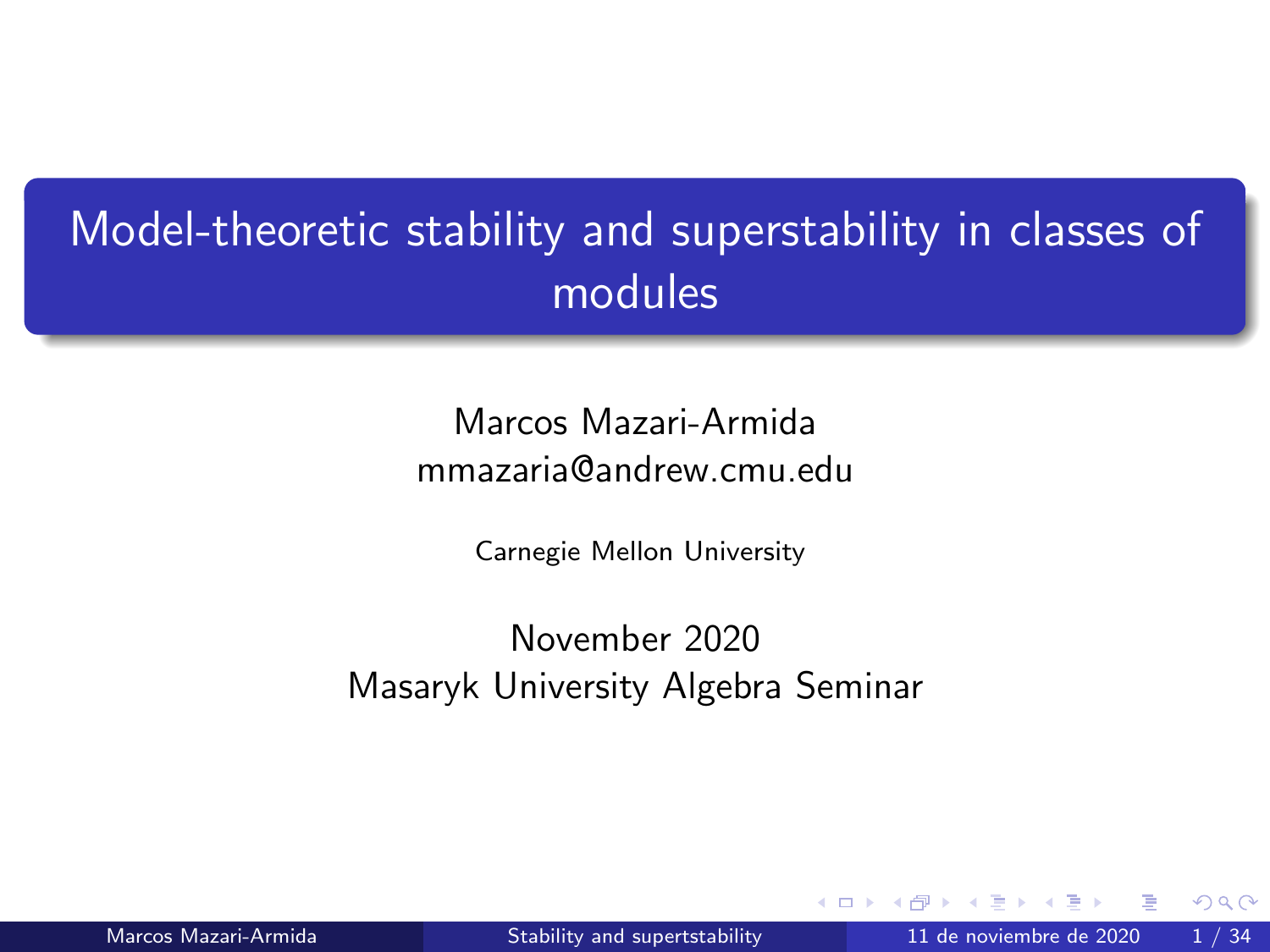- Abstract elementary classes were introduced by Shelah in the 80's.
- The abstract theory has developed rapidly.
- Abelian groups and modules
- Dividing lines: Stability and superstability.

4 D F

 $\Omega$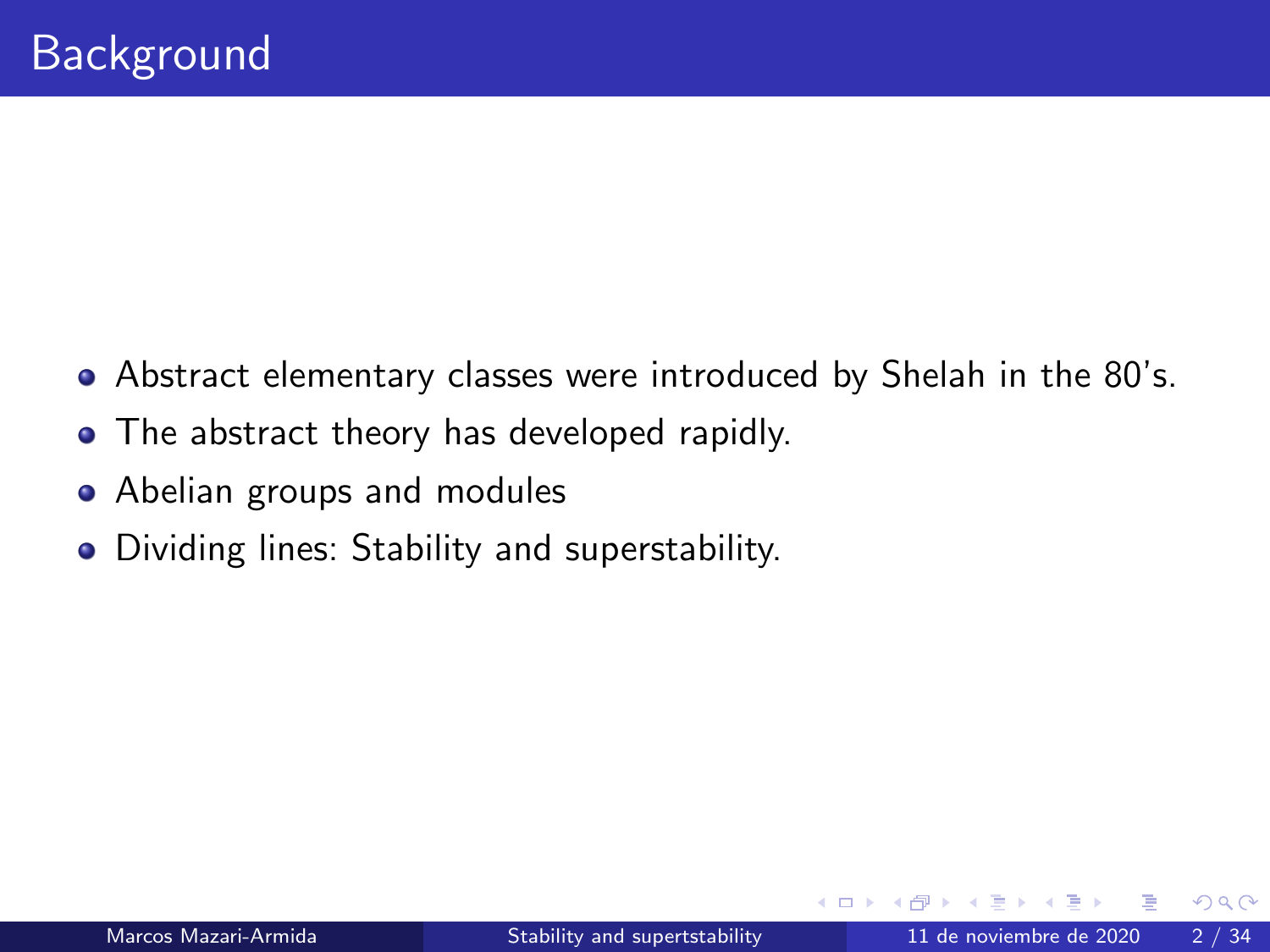## **1** Basic notions

- <sup>2</sup> Stability
- <sup>3</sup> Universal models
- 4 Superstability

4 0 8 1

×

 $299$ 

活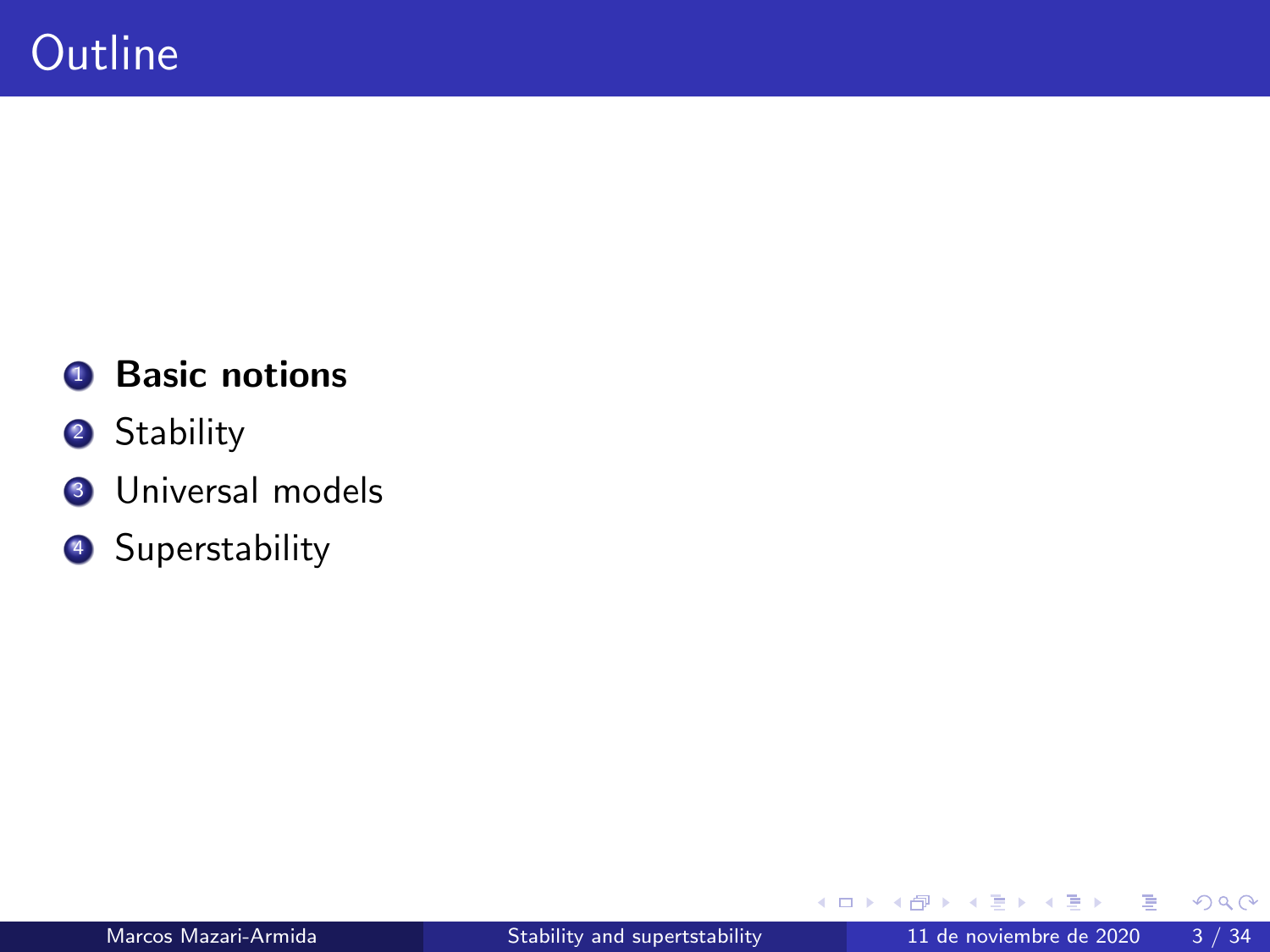# Basic notions: Model theory of modules

## pp-formulas and pp-types

Let R be a ring and  $L_R = \{0, +, -\} \cup \{r : r \in R\}$  be the language of R-modules.

- $\bullet$   $\phi$  is a positive primitive formula if it is an existentially quantified finite system of linear equations.
- $p \rho(\bar{b}/A, N)$  are the pp-formulas satisfied by  $\bar{b}$  in N with parameters in A.

#### Pure submodules

 $M \leq_{p} N$  if and only if  $M \subseteq N$  and  $pp(\bar{a}/\emptyset, M) = pp(\bar{a}/\emptyset, N)$  for every  $\bar{a} \in M^{<\omega}$ .

#### Fact

 $M \leq_{p} N$  if and only if for every L right R-module  $L \otimes M \rightarrow L \otimes N$  is a monomorphism.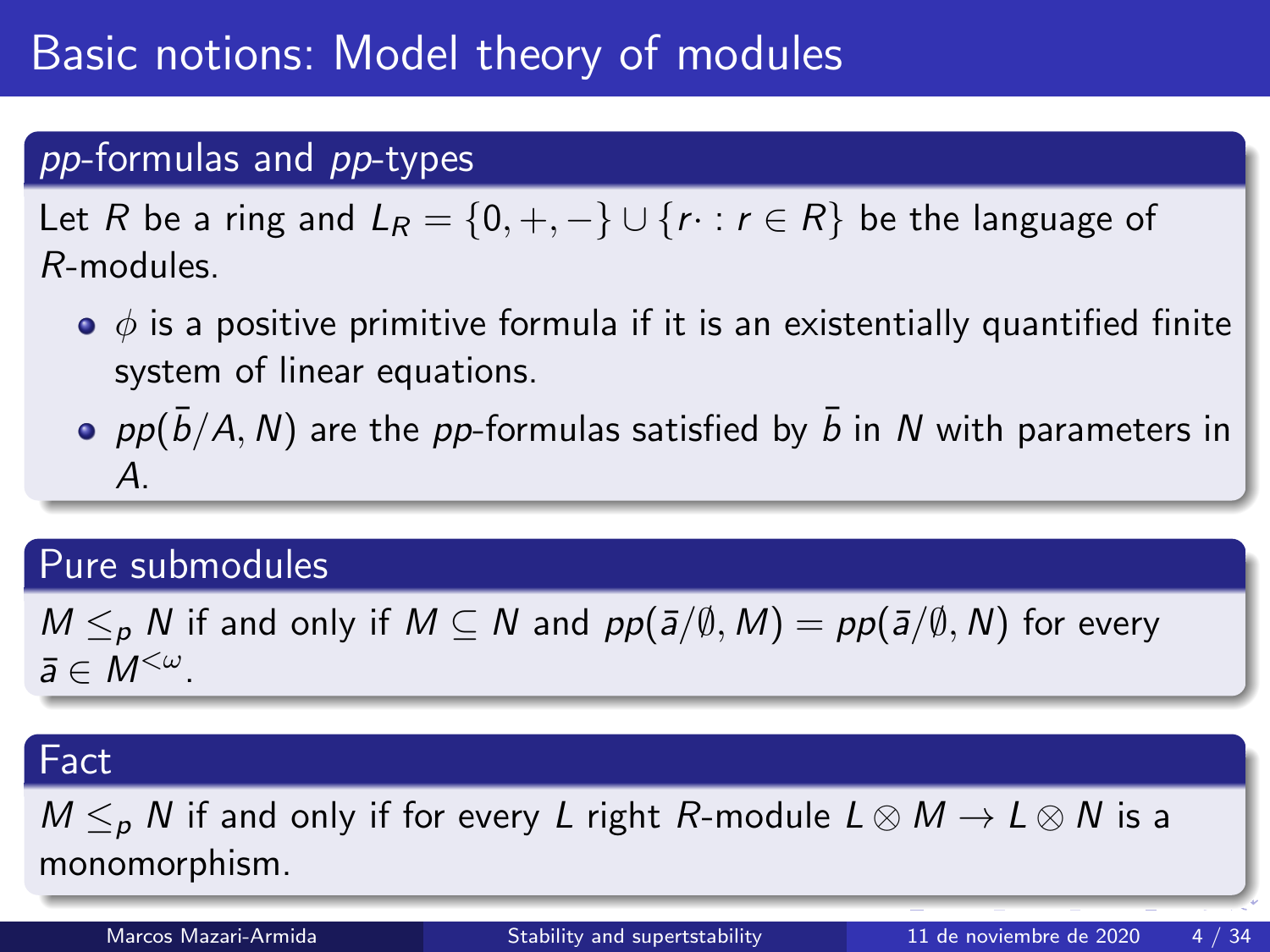# Basic notions: AECs

An abstract elementary class is a pair  $K = (K, \leq_K)$ , where K is a class of  $\tau$ -structures and  $\leq_{\mathsf{K}}$  is a partial order on K.

#### Key axioms

- **1** Tarski-Vaught axioms.
- **2** Löwenheim-Skolem-Tarski axiom.

#### Intuitively

K is a "concrete" accessible category closed under directed colimit where all morphisms are monomorphism.

#### AECs of modules

 $\mathbf{K} = (K, \leq_n)$  is an AEC with  $K \subseteq R$ -Mod for R an associative ring with unity.

∢ □ ▶ ⊣ *f*i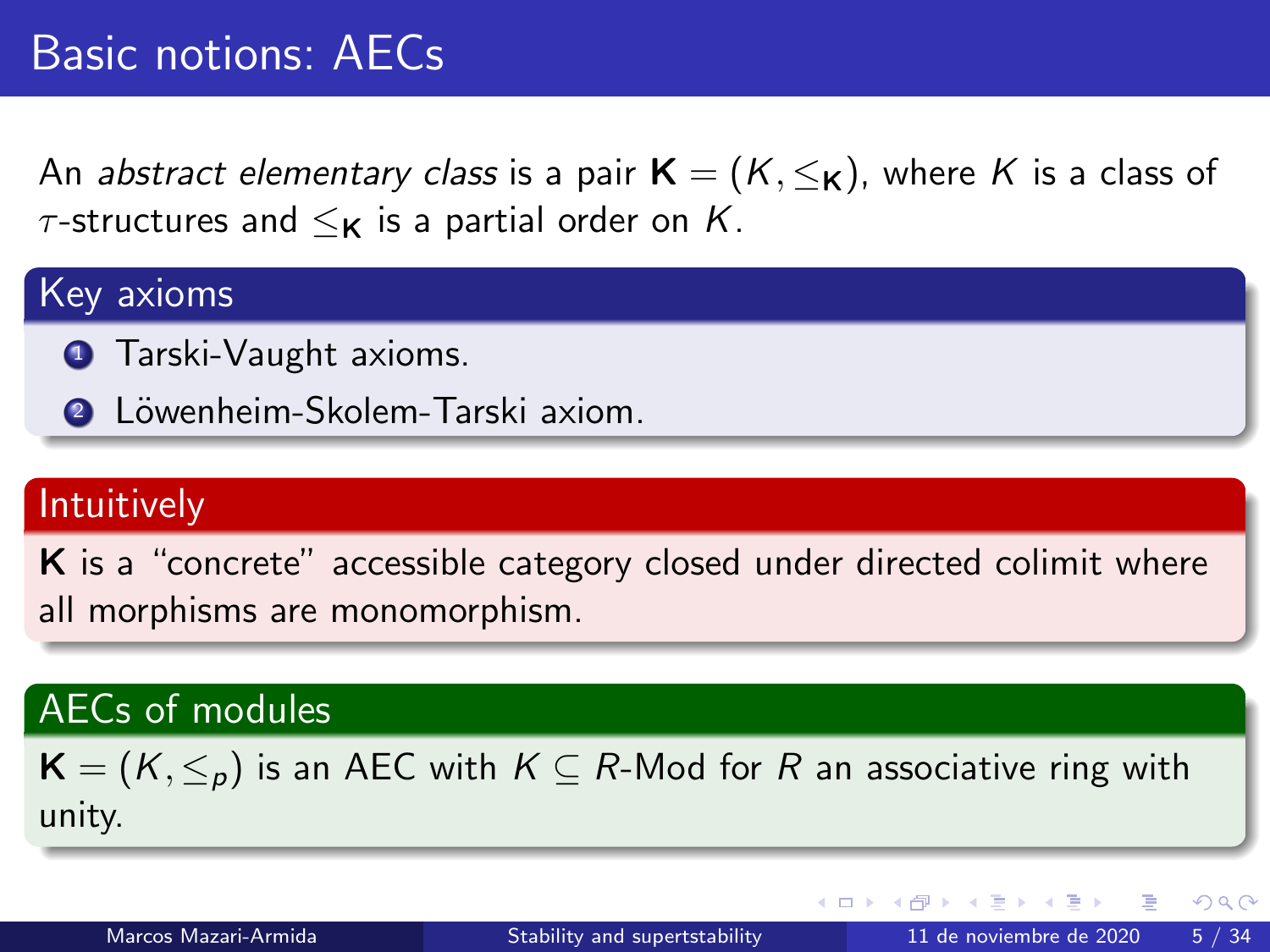## Amalgamation property (AP)

If every  $M \leq_K N_1, N_2$  can be completed to a commutative square in **K**.

#### **Examples**

- AP: R-Mod, locally injective R-modules.
- No AP:  $\aleph_1$ -free abelian groups.
- AP?: Finitely Butler groups.

## Some properties

- **4** K has the *joint embedding property* (JEP): if every  $M, N \in K$  can be K-embedded to a model in K.
- **2 K** has no maximal models (NMM): if for every  $M \in K$  can be properly extended in K.

∢ □ ▶ ⊣ *f*il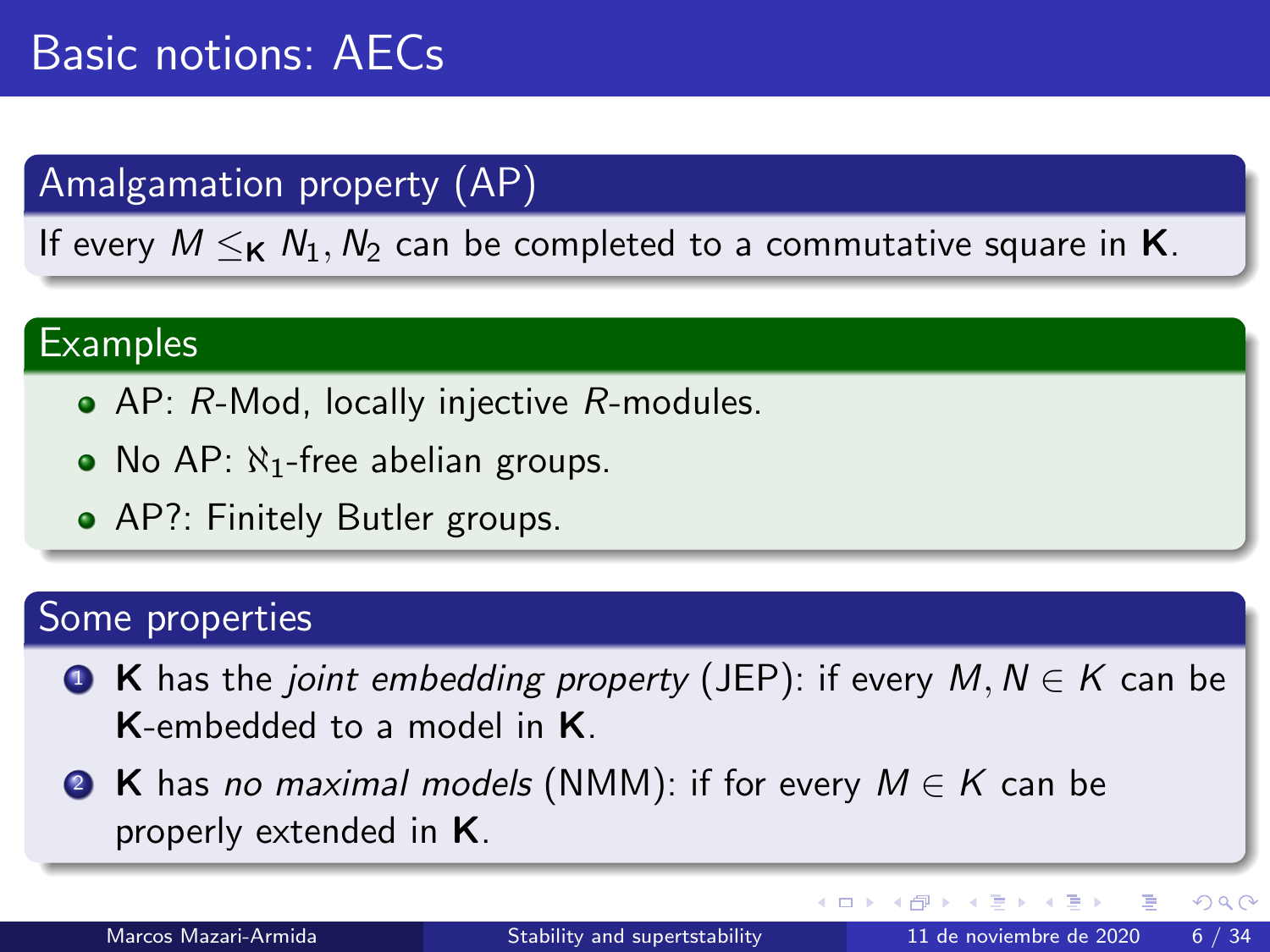- **1** Basic notions
- <sup>2</sup> Stability
- <sup>3</sup> Universal models
- 4 Superstability

4 0 8

×

 $299$ 

活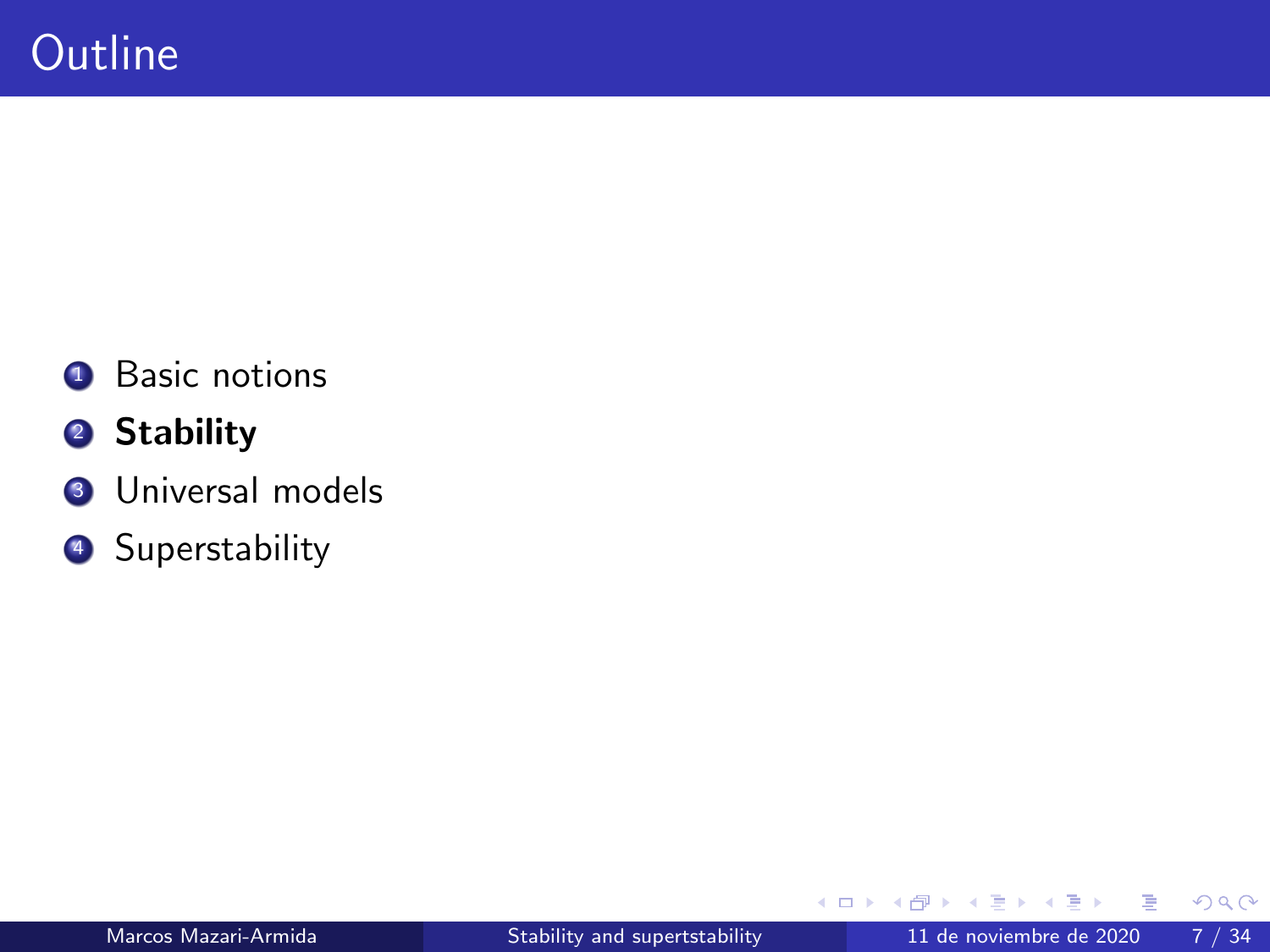We assume amalgamation for simplicity.

#### Galois-types

• 
$$
K^3 = \{(a, M, N) : M, N \in K, M \leq_K N \text{ and } a \in N\}.
$$

- ? For  $(a_1, M_1, N_1), (a_2, M_2, N_2) \in \mathbf{K}^3$ , we say  $(a_1, M_1, N_1)E(a_2, M_2, N_2)$ if  $M := M_1 = M_2$ , and there exists  $f_\ell : N_\ell \underset{M}{\longrightarrow} N$  such that  $f_1(a_1) = f_2(a_2)$ .
- **3** For  $(a, M, N) \in \mathbf{K}^3$ , let  $\mathsf{gtp}_{\mathbf{K}}(a/M; N) := [(a, M, N)]_E$ .
- $\bullet$  gS(M) is the set of Galois-types over M.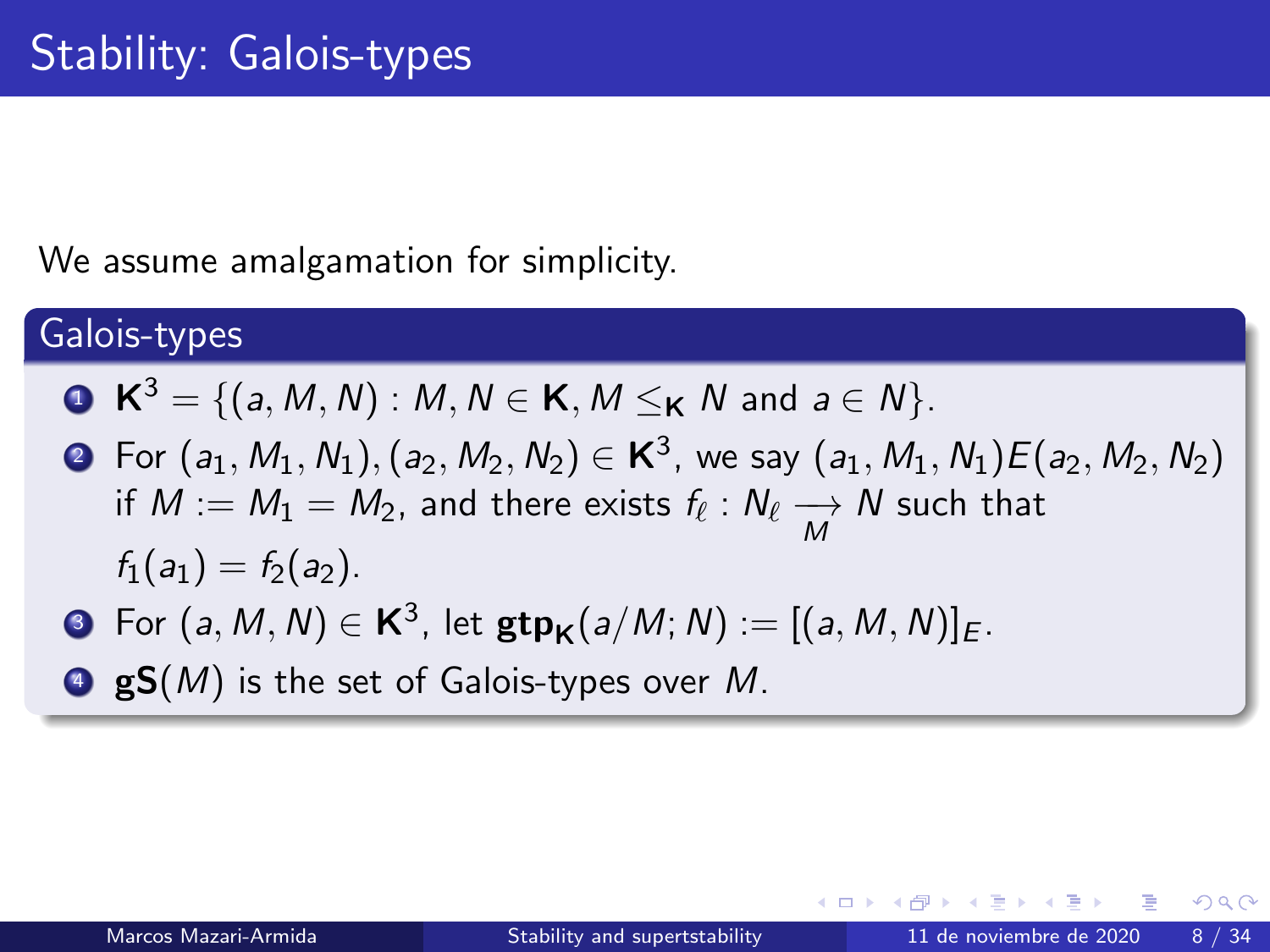#### **Stable**

• K is  $\lambda$ -stable if  $|gS(M)| \leq \lambda$  for all  $M \in K$  of cardinality  $\lambda$ .

• K is stable if there is a  $\lambda$  such that K is  $\lambda$ -stable.

## Theorem (Fisher-Bauer 70s)

If  $T$  is a complete first-order theory extending the theory of modules, then  $(Mod(T), \leq_n)$  is stable.

#### Question 1

Let  $R$  be an associative ring with unity. If  $(K, \leq_p)$  is an AEC of modules, is **K** stable? Is this true if  $R = \mathbb{Z}$ ? Under what conditions on  $R$  is this true?

 $200$ 

イロト イ押 トイヨ トイヨ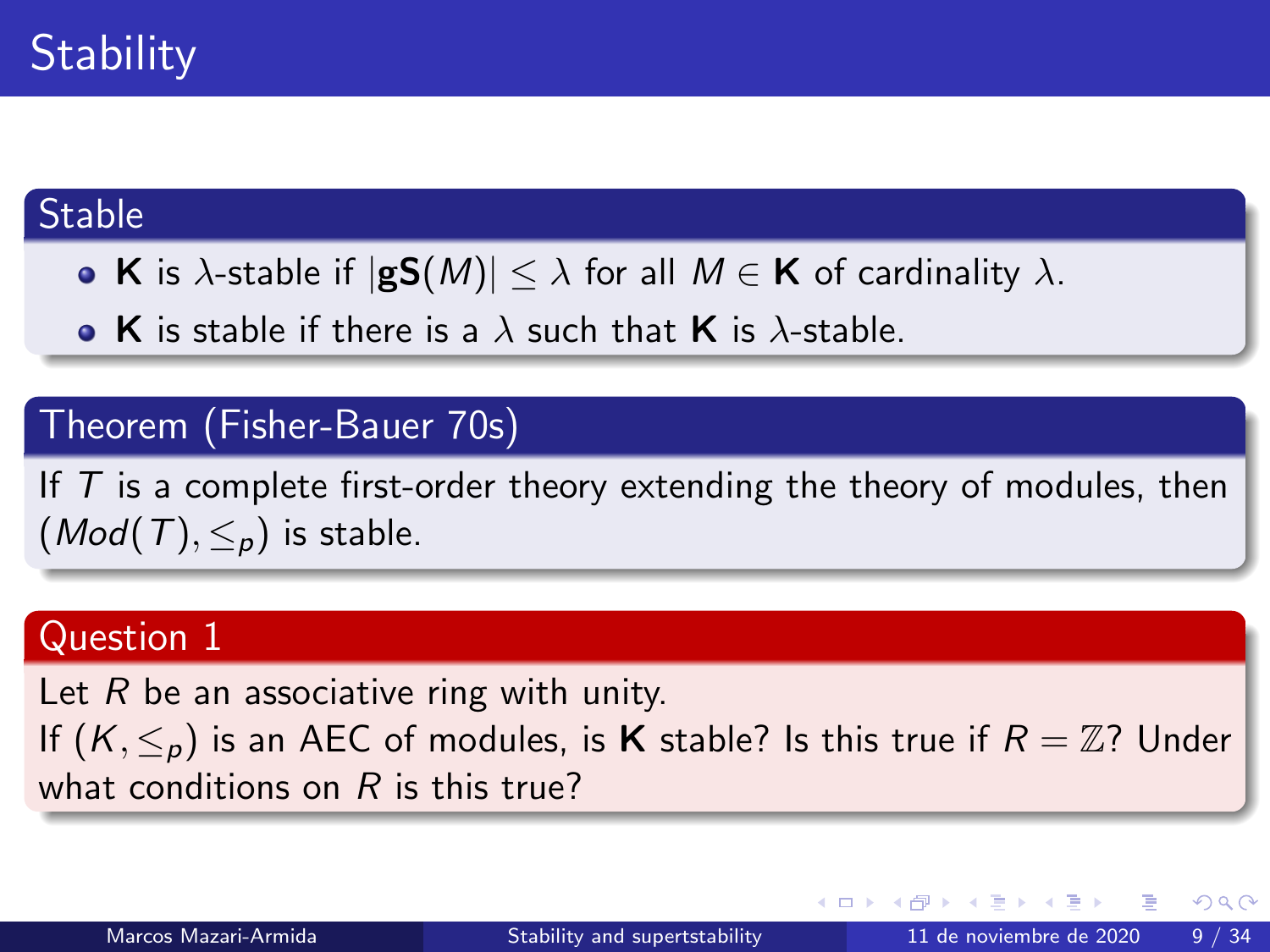# Stability under Hypothesis 1

#### Hypothesis 1

Let  $\mathbf{K} = (K, \leq_p)$  be an AEC of modules such that:

- $\bullet$  K is closed under direct sums.
- **2** K is closed under direct summands.

 $\bullet$  K is closed under pure-injective envelopes, i.e., if  $M \in K$ , then  $PE(M) \in K$ .

#### **Examples**

- **B**-modules
- Absolutely pure modules: For all N,  $M \subseteq_R N$  implies  $M \leq_R N$ .
- Locally injective modules.
- Locally pure-injective modules.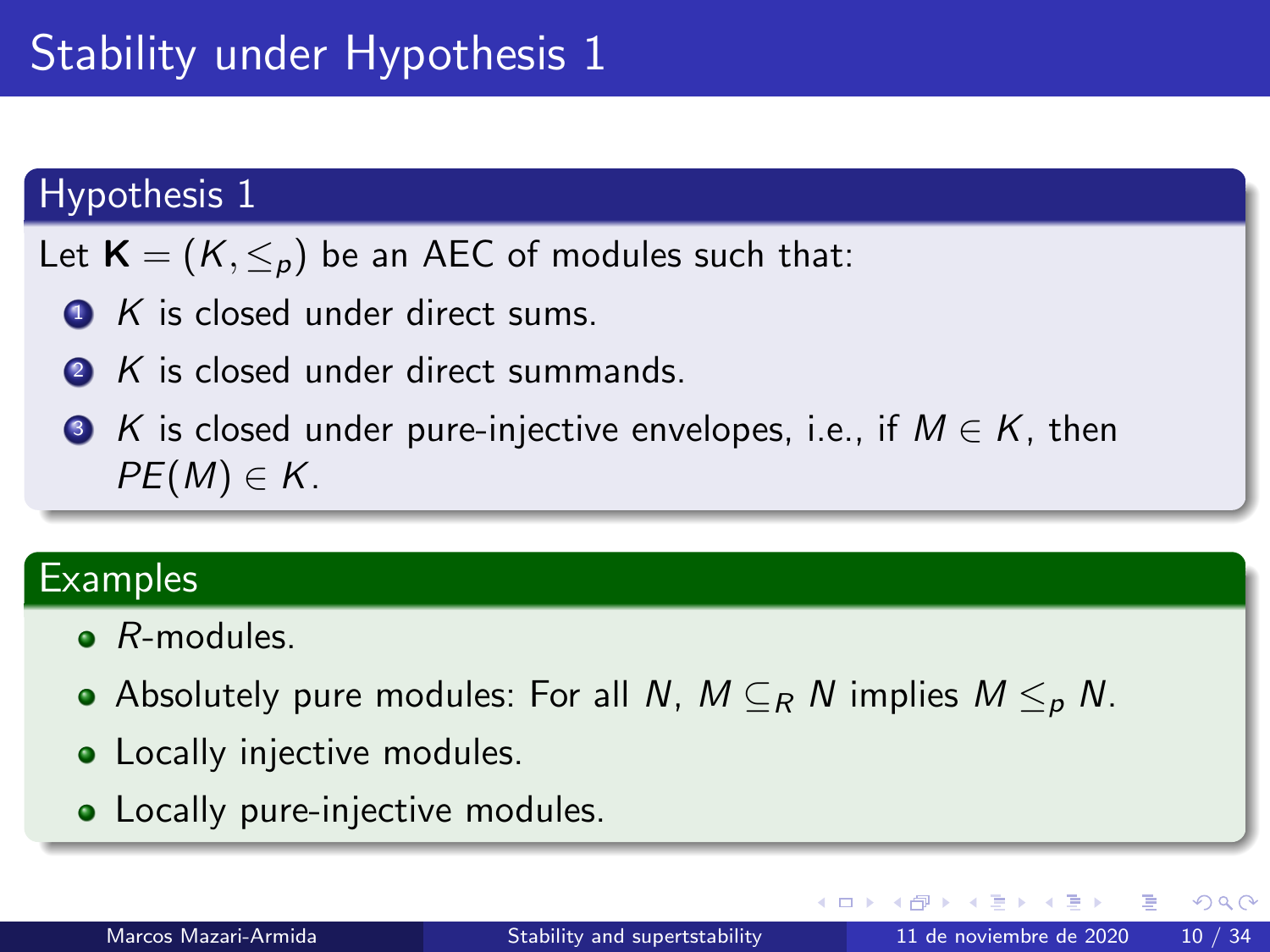## Lemma (M.)

Let  $M, N_1, N_2 \in \mathsf{K}$ ,  $M \leq_{\rho} N_1, N_2$ ,  $b_1 \in N_1$  and  $b_2 \in N_2$ . Then:

 $gtp(b_1/M; N_1) = gtp(b_2/M; N_2)$  iff  $pp(b_1/M, N_1) = pp(b_2/M, N_2)$ .

#### Theorem (M.)

Let  $\lambda \geq \textsf{LS}(\mathsf{K})$ . If  $\lambda^{|\mathsf{R}| + \aleph_0} = \lambda$ , then **K** is  $\lambda$ -stable.

Proof Sketch.

- Let  $\{ \text{gtp}(a_i/M; N) : i < \alpha \}$  be an enumeration of  $\text{gS}(M)$ .
- Let  $\Phi: \mathbf{gS}(M) \rightarrow S_{\rho\rho}^{Th(N)}(M)$  be such that  $\phi(\text{gtp}(a_i/M; N)) = pp(a_i/M, N).$
- $\bullet$   $\Phi$  is an injective function and use first-order stability.

 $QQ$ 

イロト イ押ト イヨト イヨトー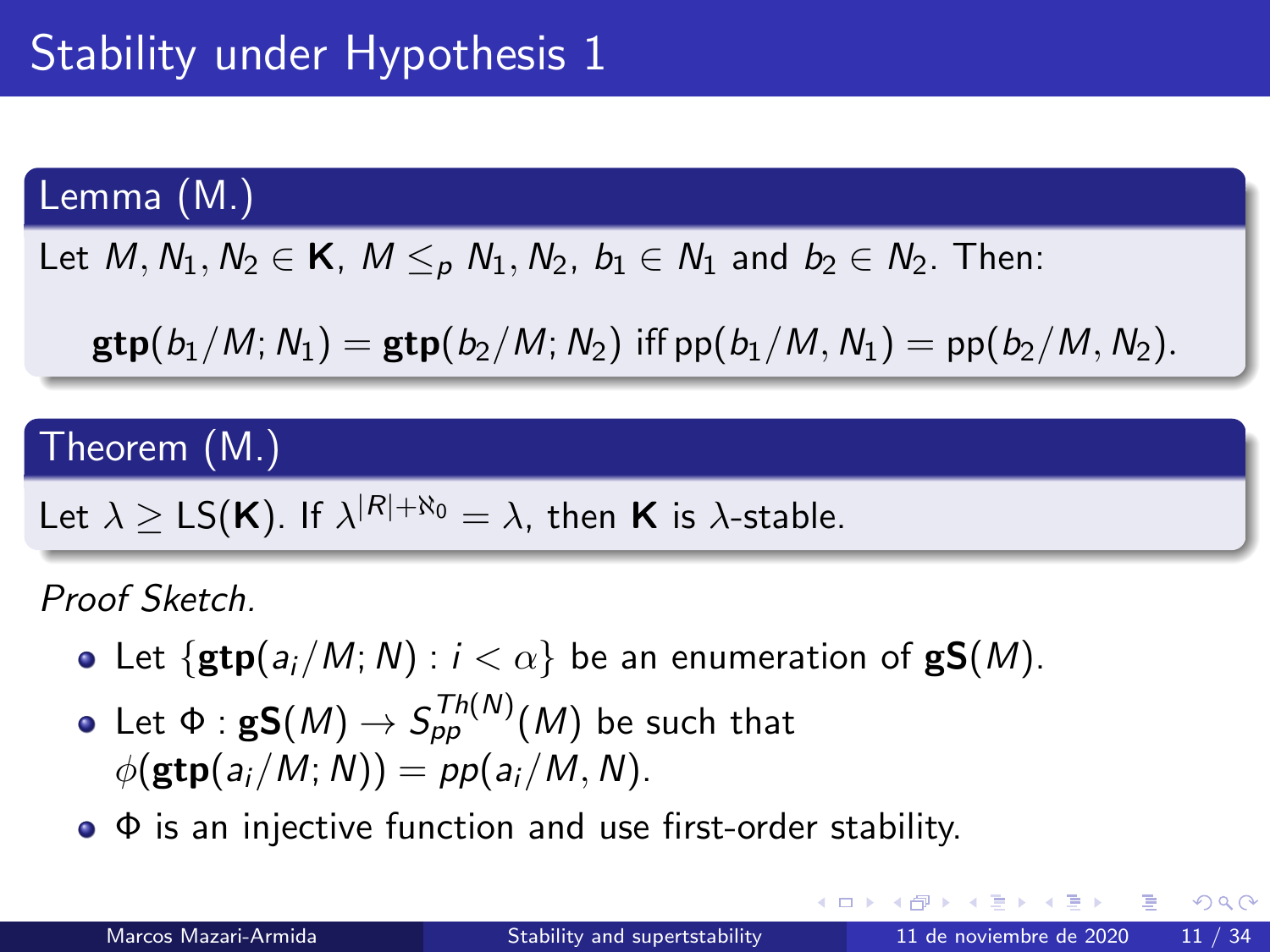# Stability under Hypothesis 2

#### Hypothesis 2

- Let  $\mathbf{K} = (K, \leq_p)$  be an AEC of modules such that:
	- $\bullet$  K is closed under direct sums.
	- 2 K is closed under pure submodules.
	- **3** K is closed under pure epimorphic images:  $ker(f) \leq_{p} dom(f)$ .

#### **Examples**

- $\bullet$  R-modules.
- <sup>2</sup> Flat modules.
- $\bullet$  Abelian  $p$  -groups: every element  $g\neq 0$  has order  $p^{n}$  for some  $n\in \mathbb{N}.$
- Injective Torsion modules: A generalization of torsion abelian groups.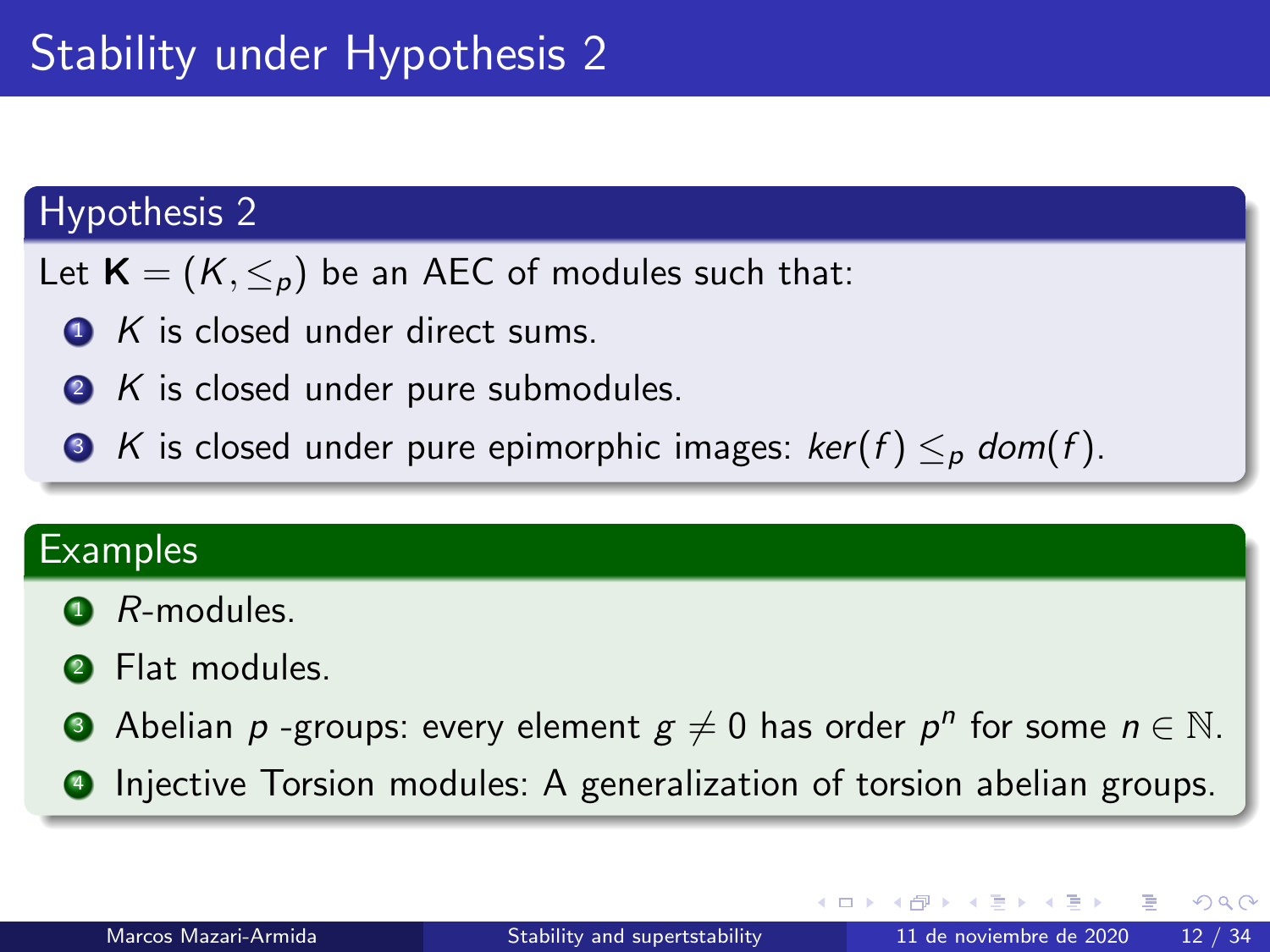## <span id="page-12-0"></span>Galois-types=pp-types?

- **I** do not know.
- We can identify Galois-types and pp-types in the class of p-groups.

## Lemma (M.)

Assume  $K$  is closed under pure submodules, direct sums and isomorphism. TFAE:

- $\bullet$  K is closed under pure epimorphic images.
- $\bullet$  K is closed under pushouts of pure embeddings in R-Mod, i.e., if M,  $N_1, N_2 \in K$ ,  $f_1 : M \to N_1$  is a pure embedding,  $f_2 : M \to N_2$  is a pure embeddings and P is the pushout of  $(f_1, f_2)$  in R-Mod, then  $P \in K$ .

∢ □ ▶ ⊣ *f*i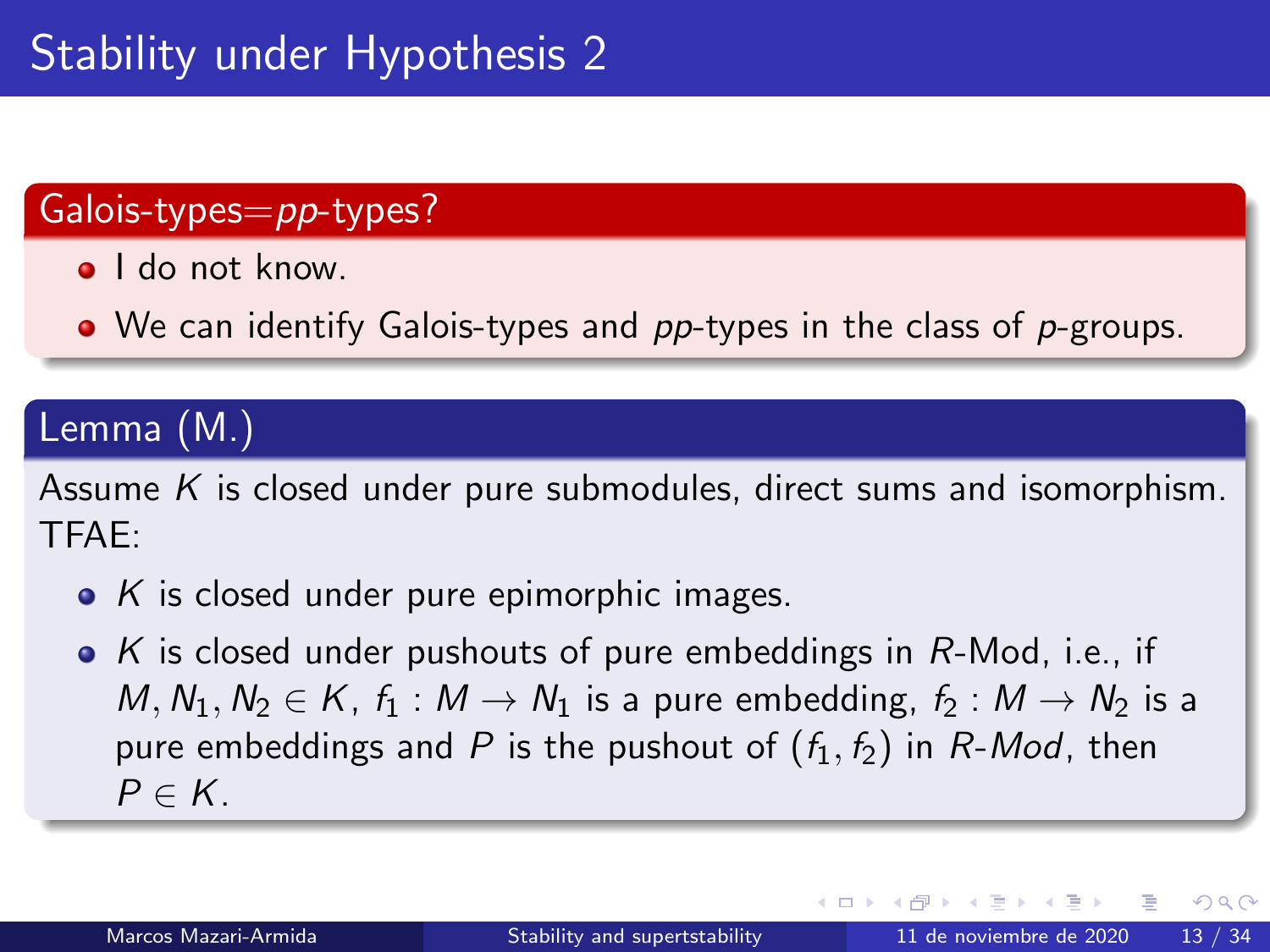#### <span id="page-13-0"></span>Lemma

There is a non-forking relation on Galois-types that satisfies:

- (Lieberman-Rosický-Vasey) (Uniqueness) If  $M \leq_{p} N$ ,  $p, q \in \mathbf{gS}(N)$ , p, q do not fork over M and  $p \upharpoonright_M = q \upharpoonright_M$ , then  $p = q$ .
- **■** (M.) (Local character) If  $p \in \mathbf{gS}(M)$ , then there is  $N \leq p$  M such that p does not fork over N and  $||N|| < |R| + \aleph_0$ .

Proof sketch.

 $\texttt{gtp}(a/M; N)$  does not fork over  $M_0$  if there are  $M_1, M_2, N' \in K$  such that  $a\in M_1$ ,  $M\leq_p M_2$ ,  $N\leq_p N'$ ,  $M_0\leq_p M_1, M_2\leq_p N'$  and  $M_1\bigcup_{M_0}M_2.$  $N^{\prime}$ 

Where  $M_1\mathbin{\downarrow} M_2$  if  $P$  is the pushout of  $(i : M_0 \to M_1, j : M_0 \to M_2)$  $N^{\prime}$ [i](#page-12-0)nR-Mod, then the unique [m](#page-33-0)ap  $t: P \to N'$  is [a](#page-14-0) [pu](#page-13-0)[re](#page-14-0) [e](#page-0-0)m[bed](#page-0-0)[di](#page-33-0)[ng](#page-0-0)[.](#page-33-0)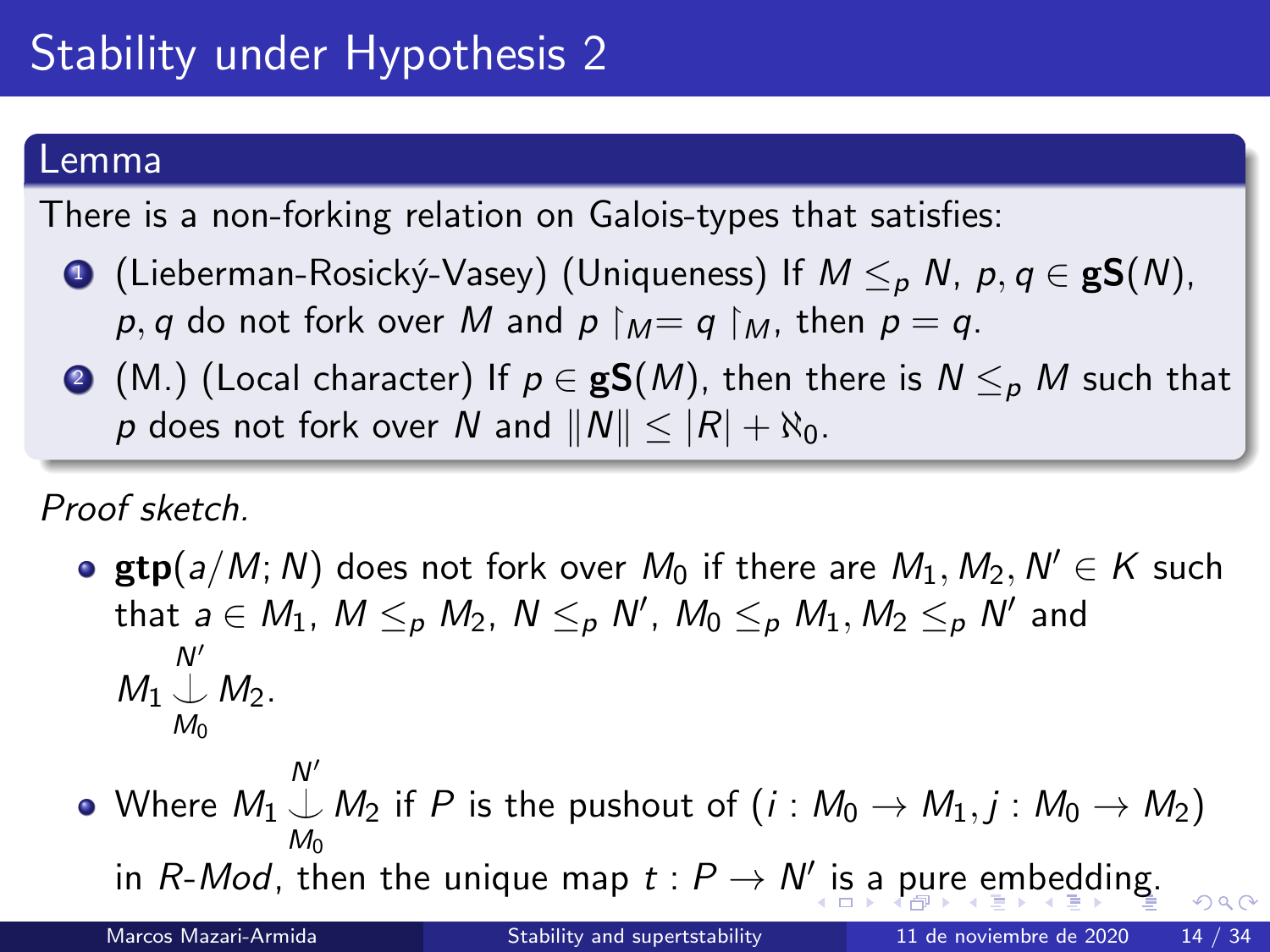#### <span id="page-14-0"></span>Theorem (M.)

If  $\lambda^{|R|+{\aleph_0}}=\lambda$ , then **K** is  $\lambda$ -stable.

化重 经收票

4 D.K.

 $299$ 

画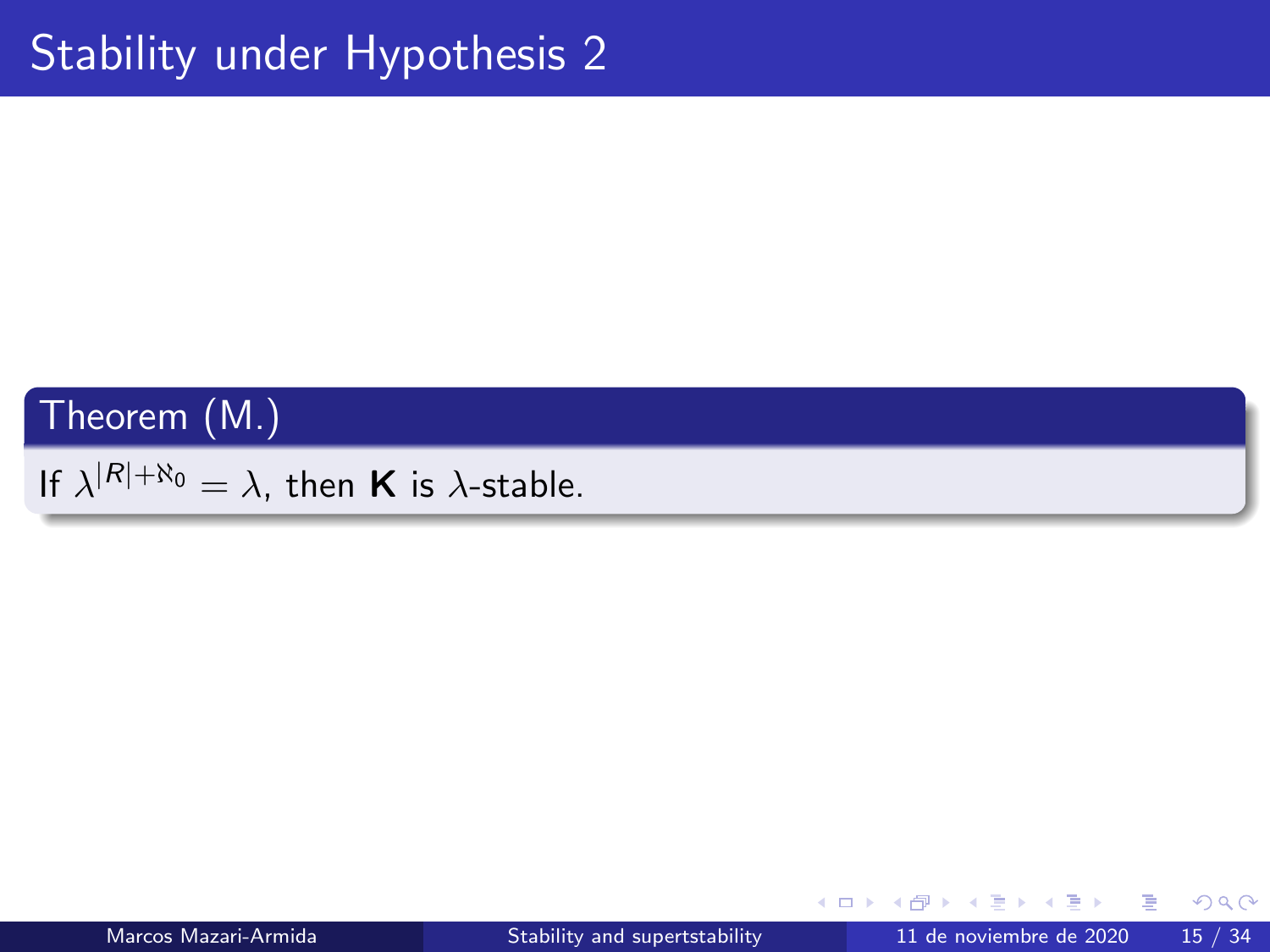#### Hypothesis 3

Let  $\mathbf{K} = (K, \leq_p)$  be an AEC with  $K \subseteq TF$  such that:

 $\bullet$  K is has arbitrarily large models.

2 K is closed under pure submodules.

#### **Examples**

- Torsion-free abelian groups.
- $\bullet$  N<sub>1</sub>-free abelian groups.
- **•** Finitely Butler groups.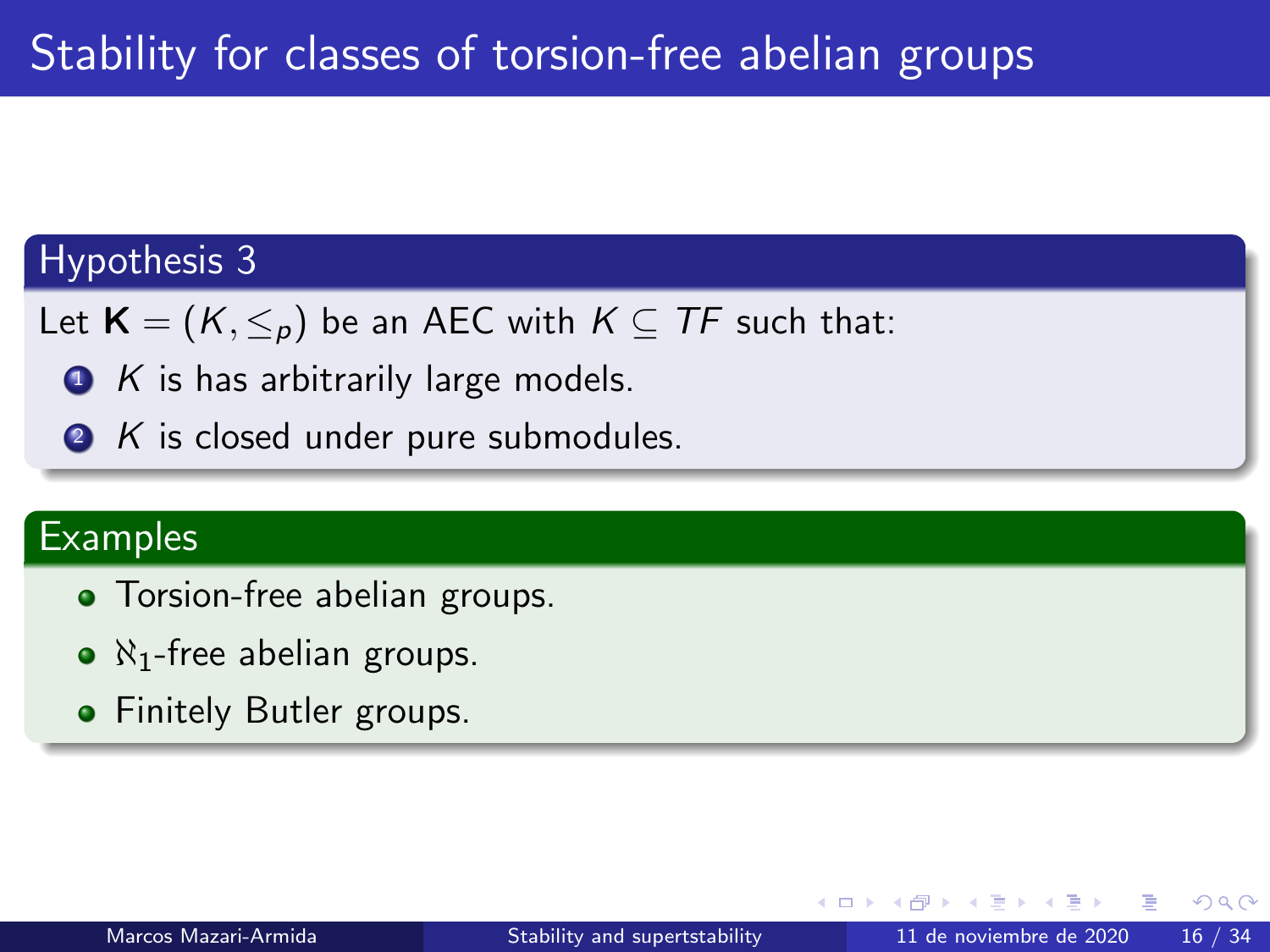## Lemma (M.)

If  $\lambda^{|R|+{\aleph_0}}=\lambda$ , then **K** is  $\lambda$ -stable.

Proof sketch. One identifies Galois-types with pp-types and then do the proof under Hypothesis 1.

Why does it works for torsion-free groups?

If  $N_1, N_2 \leq_p N$ , then  $N_1 \cap N_2 \leq_p N$ .

#### Theorem (M.)

Assume  $R$  is Von Neumann regular. If  $\bf{K}$  is closed under submodules and has arbitrarily large models, then **K** is  $\lambda$ -stable for every  $\lambda$  such that  $\lambda^{|R| + \aleph_0} = \lambda.$ 

 $QQ$ 

イロト イ押ト イヨト イヨト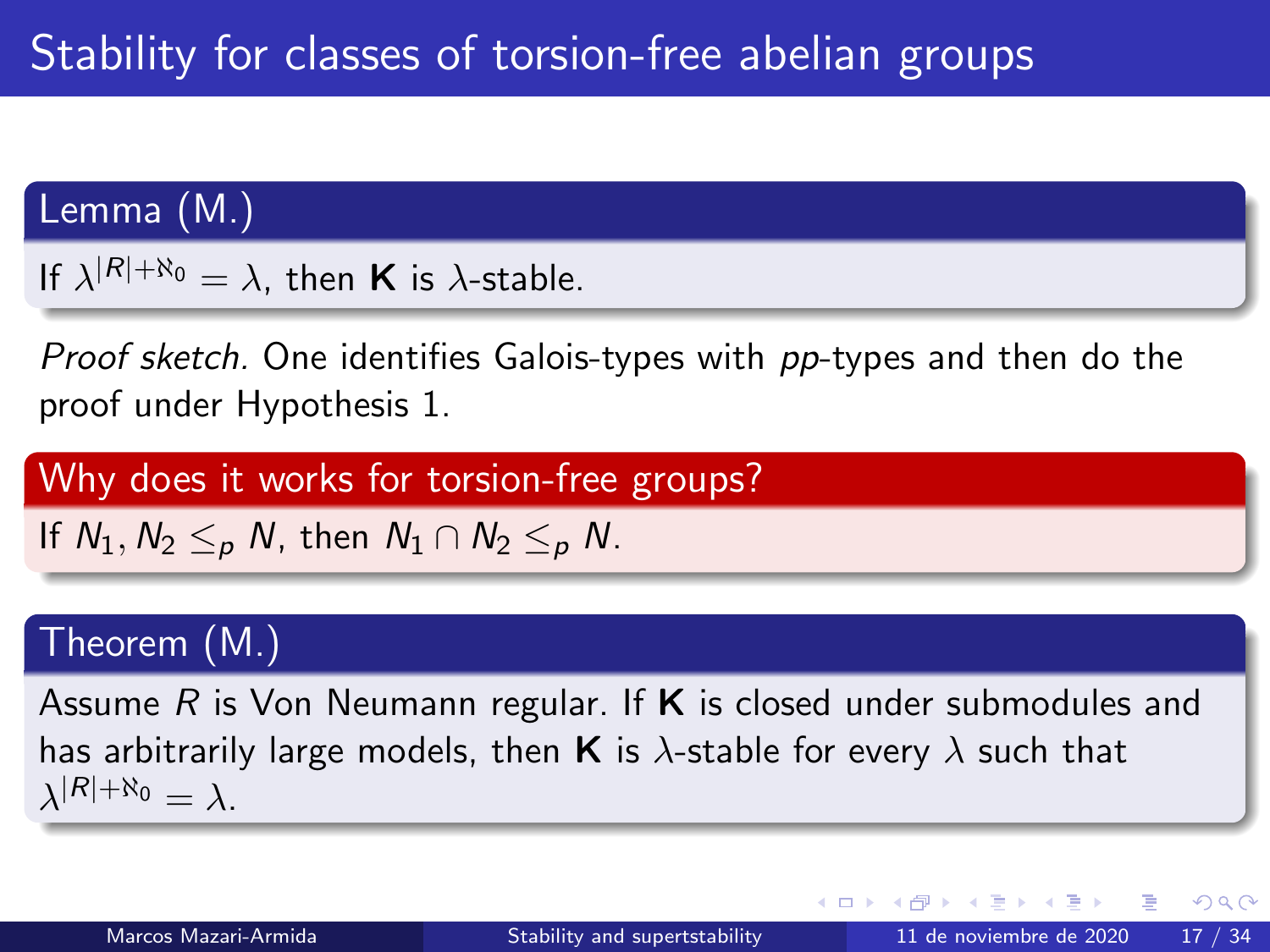- **1** Basic notions
- <sup>2</sup> Stability
- **3** Universal models
- 4 Superstability

≈  $\sim$ 

4 日下

×

 $299$ 

活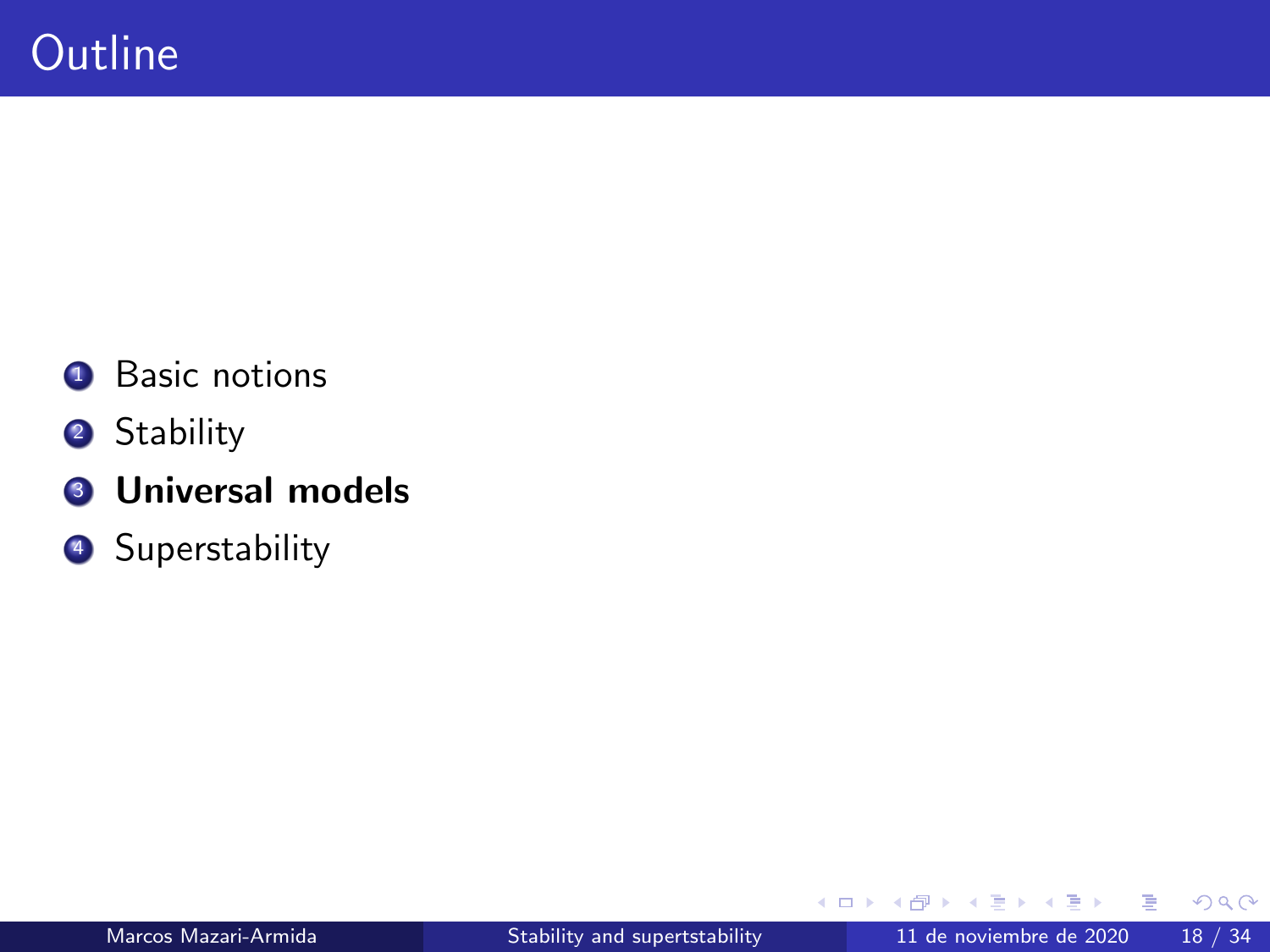# <span id="page-18-0"></span>Universal models

Notation:  $\mathbf{K}_{\lambda} = \{M \in \mathcal{K} : M \text{ has cardinality } \lambda\}$ 

## Universal model

- $M \in K$  is a *universal model in*  $K_{\lambda}$  if  $M \in K_{\lambda}$  and if given any  $N \in \mathbf{K}_{\lambda}$ , there is a K-embedding  $f : N \to M$ , i.e.,  $N \cong f[N] <_{\mathbf{K}} M$ .
- We say that **K** has a universal model of cardinality  $\lambda$  if there is a universal model in  $K_{\lambda}$ .

#### **Examples**

- $(\mathbb Q\text{-}\mathsf{VS},\subseteq_\mathbb Q)$ : For every  $\lambda$ ,  $\mathbb Q^{(\lambda)}$  is a universal model of size  $\lambda$ .
- (p-groups,  $\subseteq$ ): For every  $\lambda$ ,  $\mathbb{Z}(p^{\infty})^{(\lambda)}$  is a universal model of size  $\lambda$ .

## Question 2 (Abelian groups by L. Fuchs)

For which cardinals  $\lambda$ , does (p-groups,  $\leq_{p}$ ) has a universal model of cardinality  $\lambda$ ? The same question for torsion-free abelian groups with pure embeddings.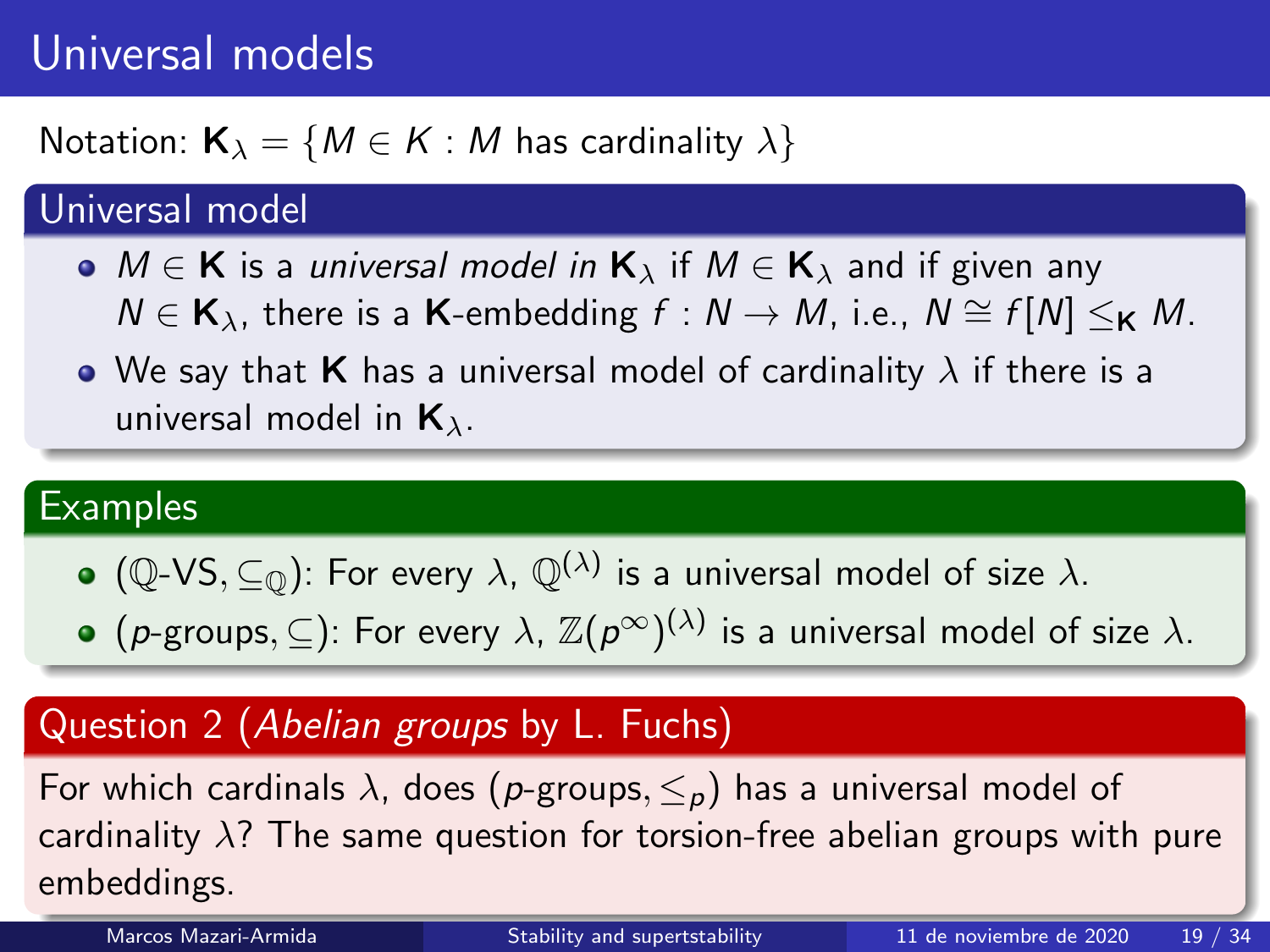# <span id="page-19-0"></span>Universal model in ( $p$ -groups,  $\leq_p$ )

## Answer under GCH

There is a universal model for every uncountable cardinal.

## Theorem (M.)

If  $\lambda^{\aleph_0}=\lambda$  or  $\forall\mu<\lambda(\mu^{\aleph_0}<\lambda),$  then  $(\rho\text{-groups},\leq_\rho)$  has a universal model of cardinality  $\lambda$ .

Proof sketch.

- If  $\lambda^{\aleph_0} = \lambda$ , then  $(p\text{-groups}, \leq_p)$  is  $\lambda\text{-stable}.$
- $\bullet$  (p-groups,  $\leq_{p}$ ) has AP, JEP and NMM.
- (Kucera-M.) (p-groups,  $\leq_p$ ) has a universal model of cardinality  $\lambda$ .

#### Lemma (Kucera-M.)

Let K be an AEC with AP, JEP and NMM. Assume there is a  $\kappa$  such if  $\theta^{\kappa} = \theta$ , then **K** is  $\theta$ -stable. If  $\lambda^{\kappa} = \lambda$  $\lambda^{\kappa} = \lambda$  $\lambda^{\kappa} = \lambda$  [o](#page-20-0)r  $\forall \mu < \lambda (\mu^{\kappa} < \lambda)$  $\forall \mu < \lambda (\mu^{\kappa} < \lambda)$  $\forall \mu < \lambda (\mu^{\kappa} < \lambda)$ , then **K** has a uni[ver](#page-18-0)[sa](#page-20-0)l mo[del](#page-0-0) [of](#page-33-0) [si](#page-0-0)[ze](#page-33-0)  $\lambda$ [.](#page-33-0)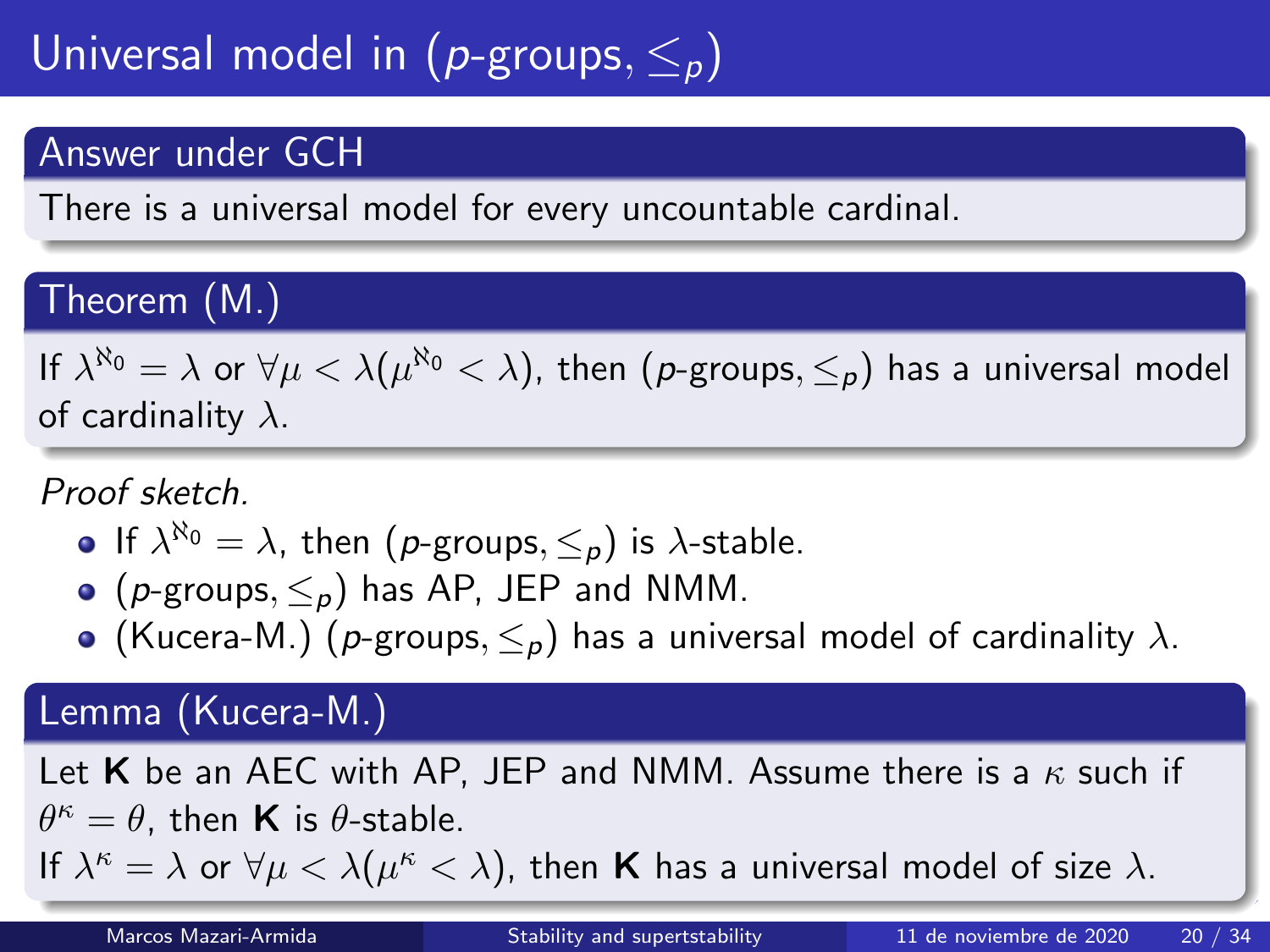## <span id="page-20-0"></span>Lemma (M.)

Let  $\lambda$  be a regular cardinal and  $\mu$  be an infinite cardinal. If  $\mu^+ < \lambda < \mu^{\aleph_0}$ , then (p-groups,  $\leq_{p}$ ) does not have a universal model of cardinality  $\lambda$ .

#### An answer below  $\aleph_{\omega}$  without  $\aleph_0$  and  $\aleph_1$

For  $n \ge 2$ , (p-groups,  $\leq_p$ ) has a universal model of cardinality  $\aleph_n$  if and only if  $2^{\aleph_0} < \aleph_n$ .

#### A partial answer for  $\aleph_1$

- **1** If  $2^{\aleph_0} = \aleph_1$ , then  $(p\text{-groups}, \leq_p)$  has a universal model of cardinality  $\aleph_1$ .
- **2** If  $2^{\aleph_0} > \aleph_1$  and the combinatorial principle  $\clubsuit$  holds, then (p-groups,  $\leq_{p}$ ) does not have a universal model of cardinality  $\aleph_{1}$ .

 $\left\{ \begin{array}{ccc} 1 & 0 & 0 \\ 0 & 1 & 0 \end{array} \right.$ 

画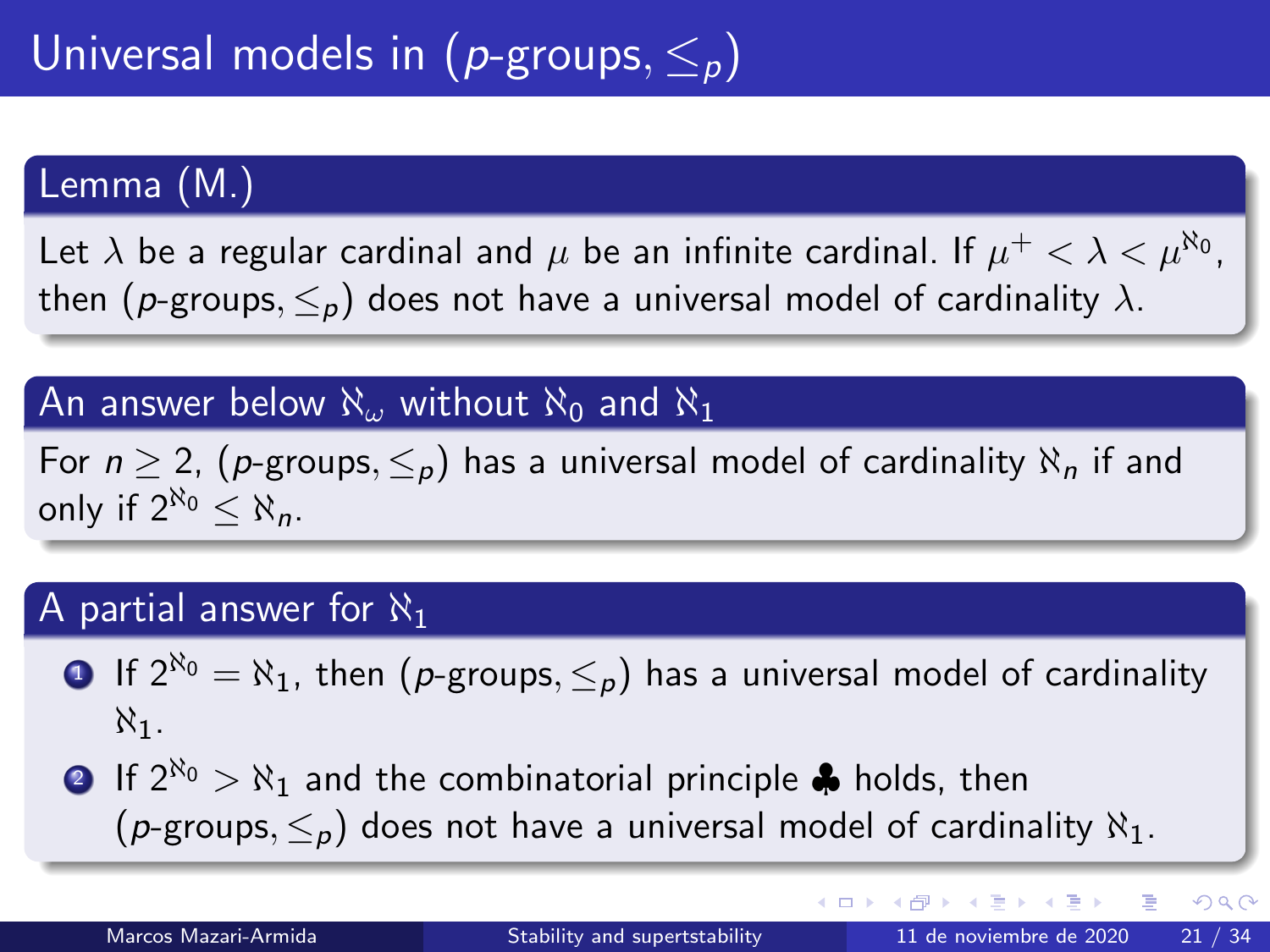# Universal models in ( $p$ -groups,  $\leq_p$ )

## Open problems

- Does (p-groups,  $\leq_p$ ) have a universal model of cardinality  $\aleph_0$ ?
- Does (p-groups,  $\leq_p$ ) have a universal model of cardinality  $\aleph_\omega$ ?

## **Partial solution**  $\aleph_{\omega}$

If  $2^{\aleph_0} < \aleph_\omega$ , then  $(p\text{-groups}, \leq_p)$  has a universal model of cardinality  $\aleph_\omega$ .

#### Open problem

More generally, when does (p-groups,  $\leq_p$ ) have a universal model of cardinality  $\lambda$  for  $\lambda$  singular?

## Universal models in  $(TF, <_p)$

Shelah has many results for this class, using the methods described above I was able to extend the positive results to any class of flat modules.

Marcos Mazari-Armida **[Stability and supertstability](#page-0-0)** 11 de noviembre de 2020 22 / 34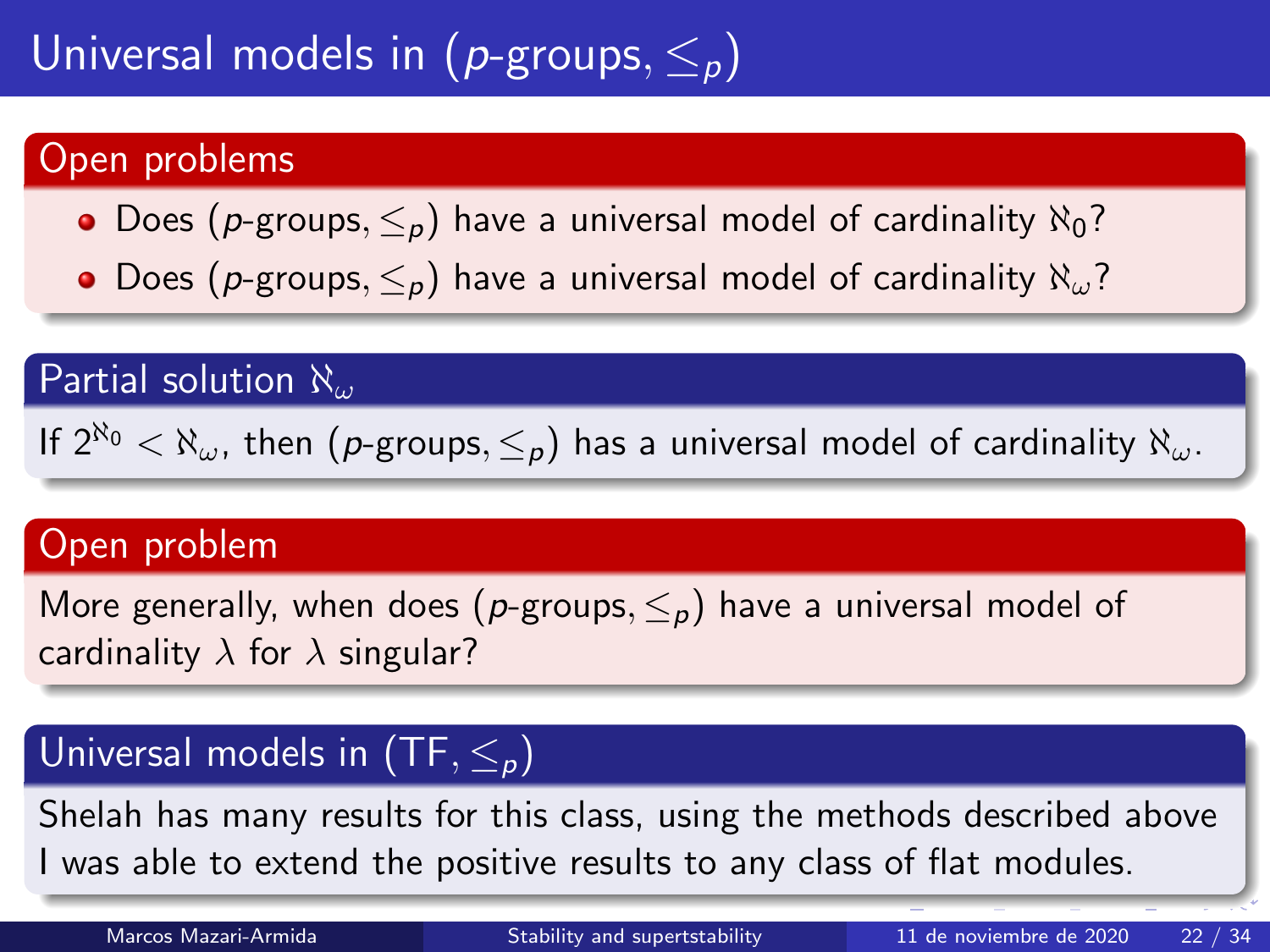- **1** Basic notions
- <sup>2</sup> Stability
- <sup>3</sup> Universal models
- **4** Superstability

≈  $\sim$ 

4 日下

×

 $299$ 

活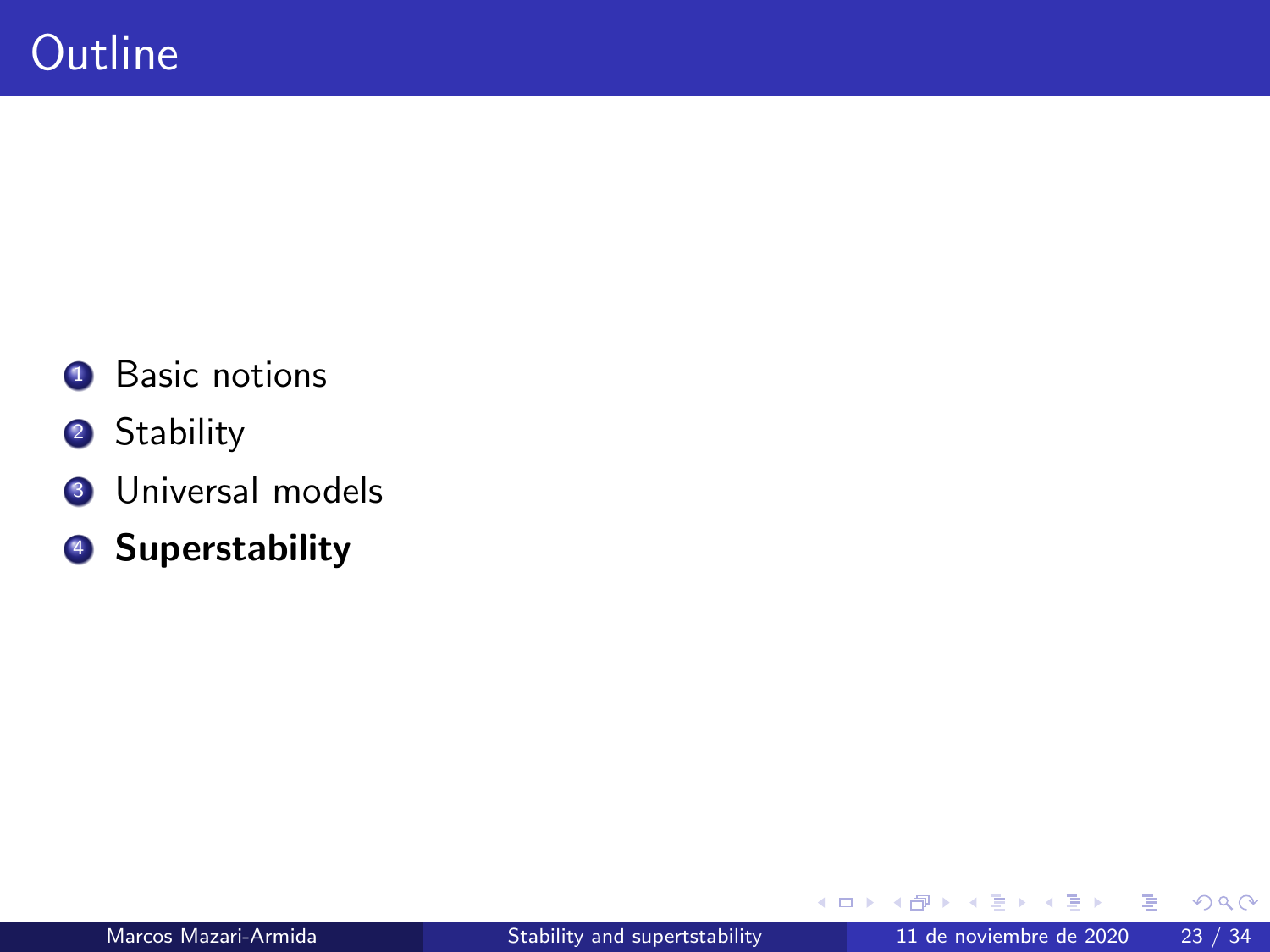# Superstability: Universal extensions and limit models

## Universal extension (Kolman-Shelah)

M is universal over N if and only if  $||M|| = ||N||$ ,  $N \leq_K M$  and for any  $N^*$  ∈ **K** of size  $||M||$  such that  $N \leq_K N^*$ , there is  $f : N^* \to M$ . N

## Limit model (Kolman-Shelah)

Let  $\lambda$  be an infinite cardinal and  $\alpha < \lambda^+$  a limit ordinal. M is a  $(\lambda,\alpha)$ -limit model over  ${\sf N}$  if and only if there is  $\{M_i:i<\alpha\}\subseteq{\sf K}_\lambda$  an increasing continuous chain such that:

- $\bullet M_0 := N$ .
- $M=\bigcup_{i<\alpha}M_i.$
- 3  $\,M_{i+1}\,$  is universal over  $M_i$  for each  $i<\alpha.$

M is a  $\lambda$ -limit model if there is  $\alpha < \lambda^+$  limit ordinal and  $N \in K_\lambda$  such that M is a  $(\lambda, \alpha)$ -limit model over N.

4 D F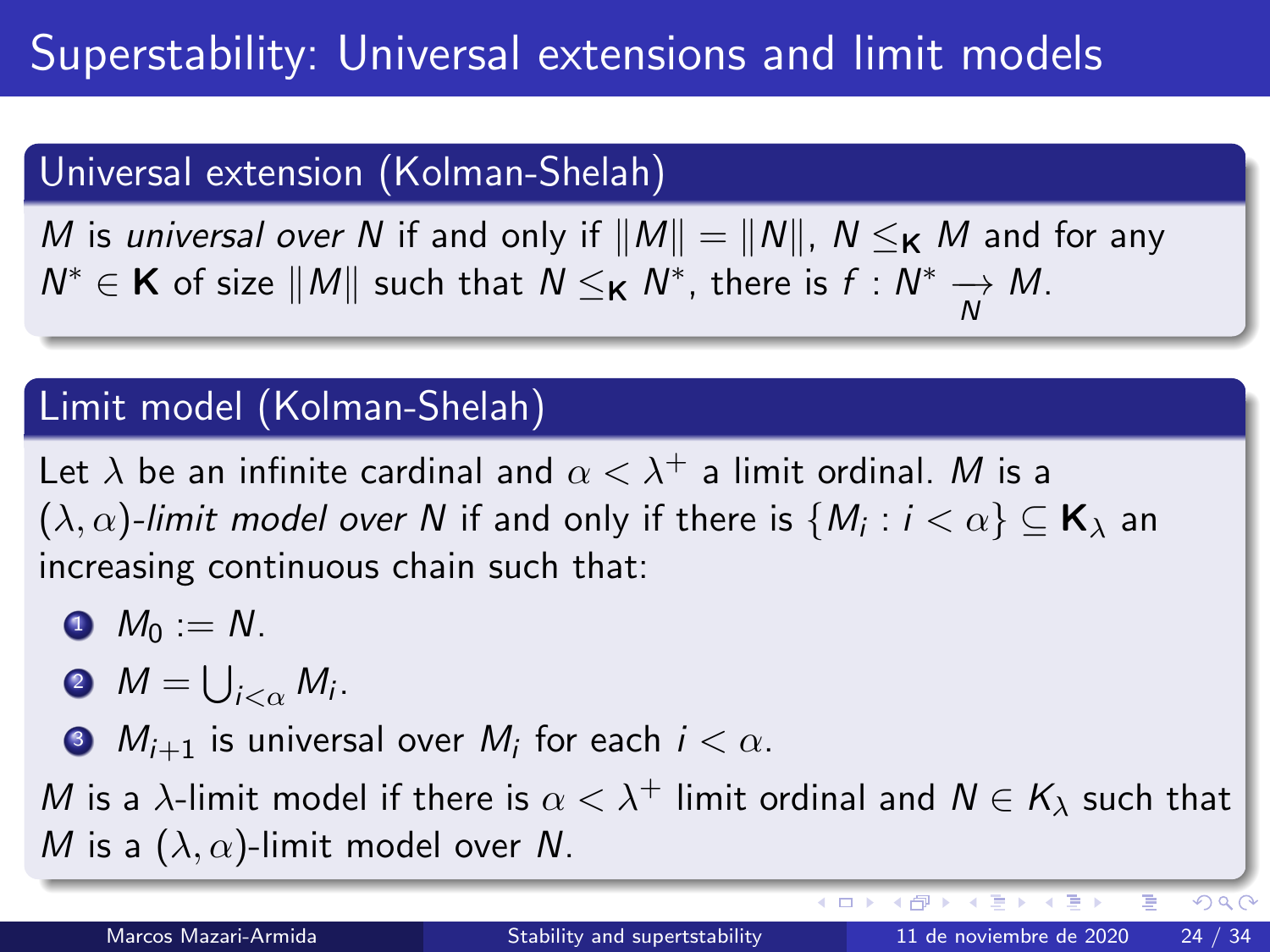#### Theorem (Shelah)

Let  $K$  be an AEC with JEP, AP and NMM.  $K$  is  $\lambda$ -stable if and only if there is a  $\lambda$ -limit model.

#### Uniqueness of limit models

**K** has uniqueness of limit models of cardinality  $\lambda$  if **K** has a  $\lambda$ -limit model and if given  $M, N$   $\lambda$ -limit models, M and N are isomorphic.

#### **Superstability**

K is superstable if and only if K has uniqueness of limit models in a tail of cardinals.

 $QQ$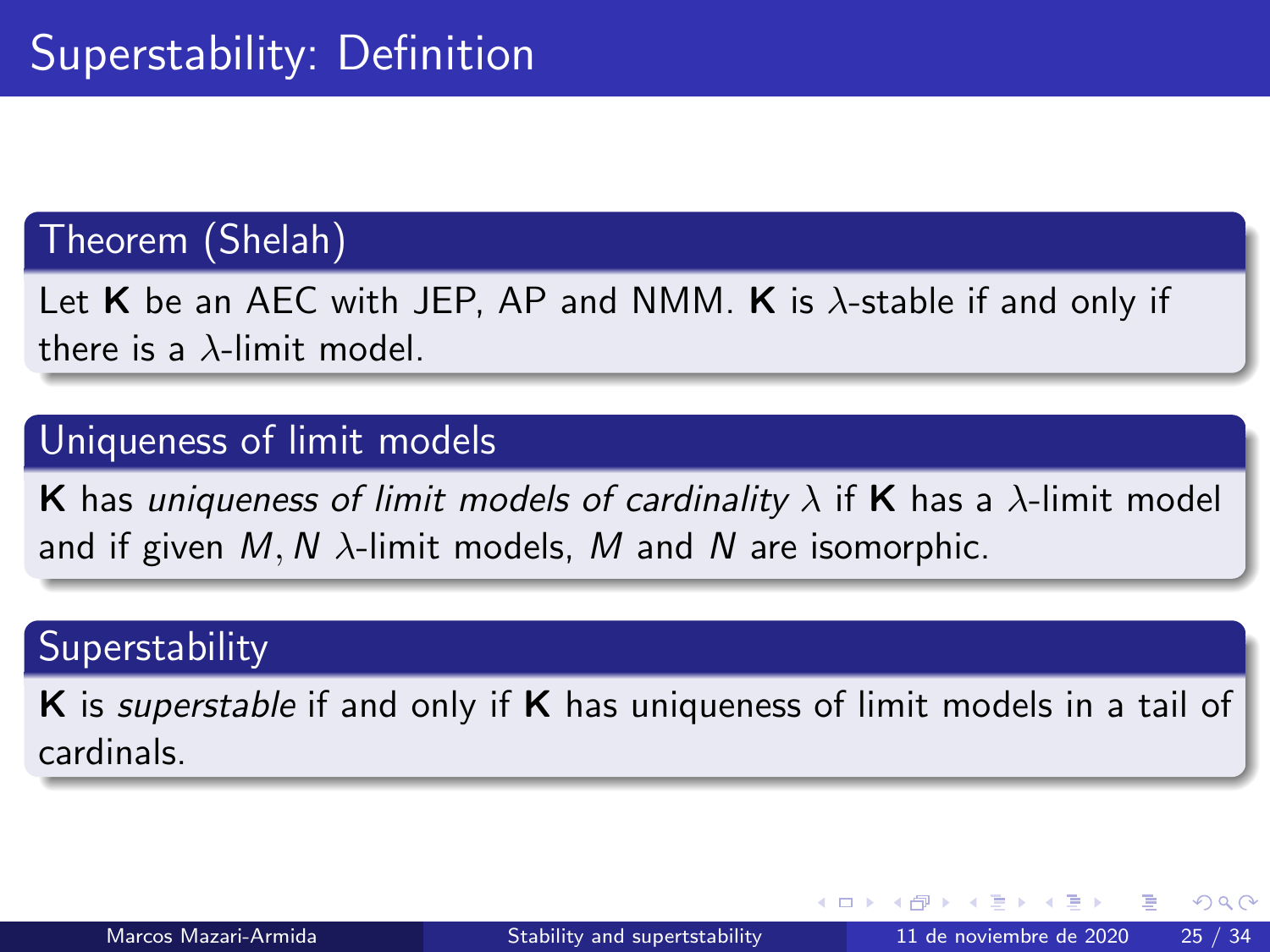## Question 3

If  $(K, \leq_p)$  is an AEC of modules, under what condtions is **K** superstable? Is there an algebraic reason why this happens?

#### Key idea

Characterize limit models algebraically.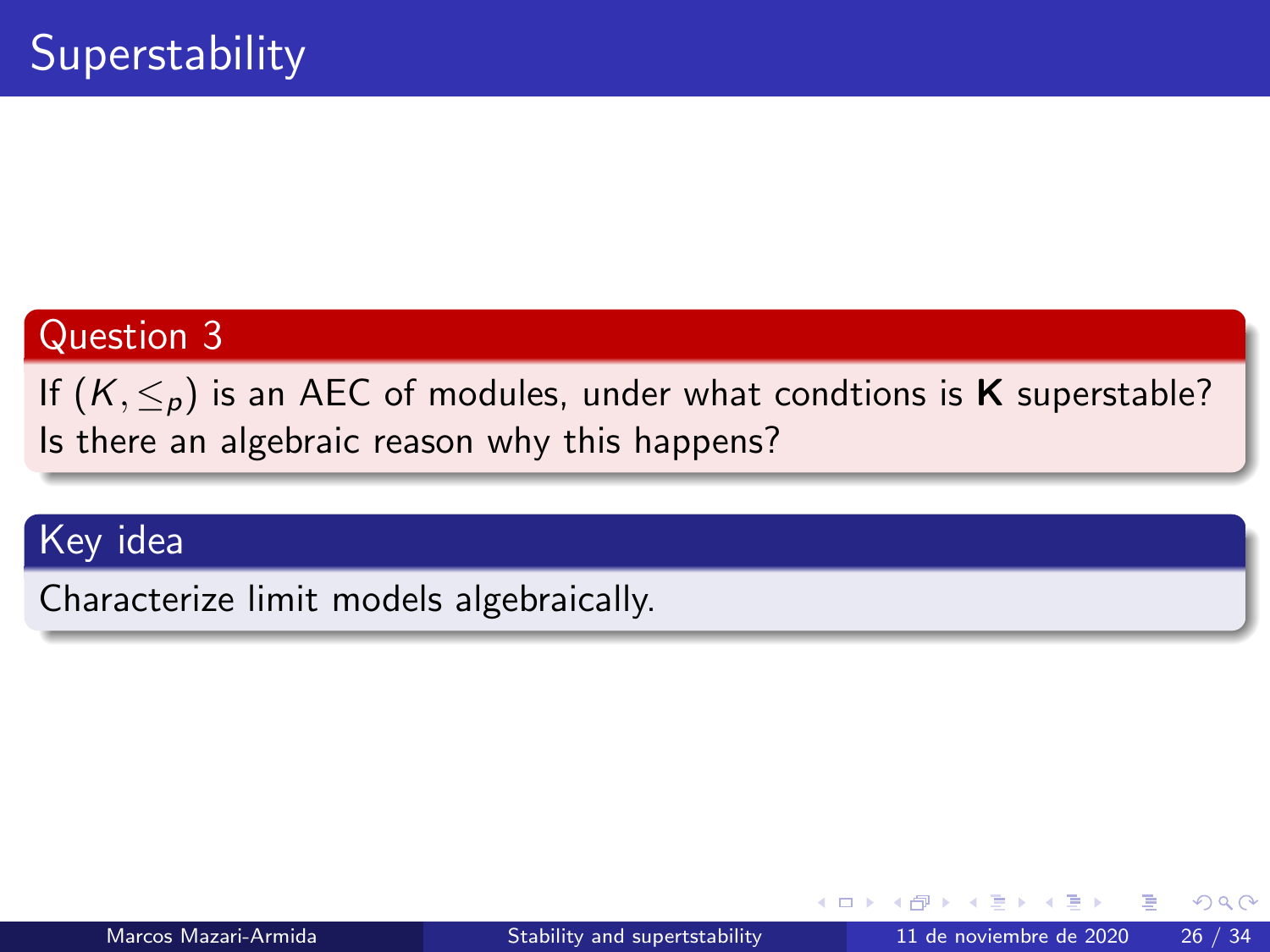#### Hypothesis 1

Let  $\mathbf{K} = (K, \leq_p)$  be an AEC of modules such that:

- $\bullet$  K is closed under direct sums.
- **2** K is closed under direct summands.
- $\bullet$  K is closed under pure-injective envelopes, i.e., if  $M \in K$ , then  $PE(M) \in K$ .

#### Long limit models (M.)

If  $M$  is a  $(\lambda,\alpha)$ -limit model and  $\mathsf{cf}(\alpha) \geq (|\mathcal{R}| + \aleph_0)^+$ , then  $M$  is pure-injective.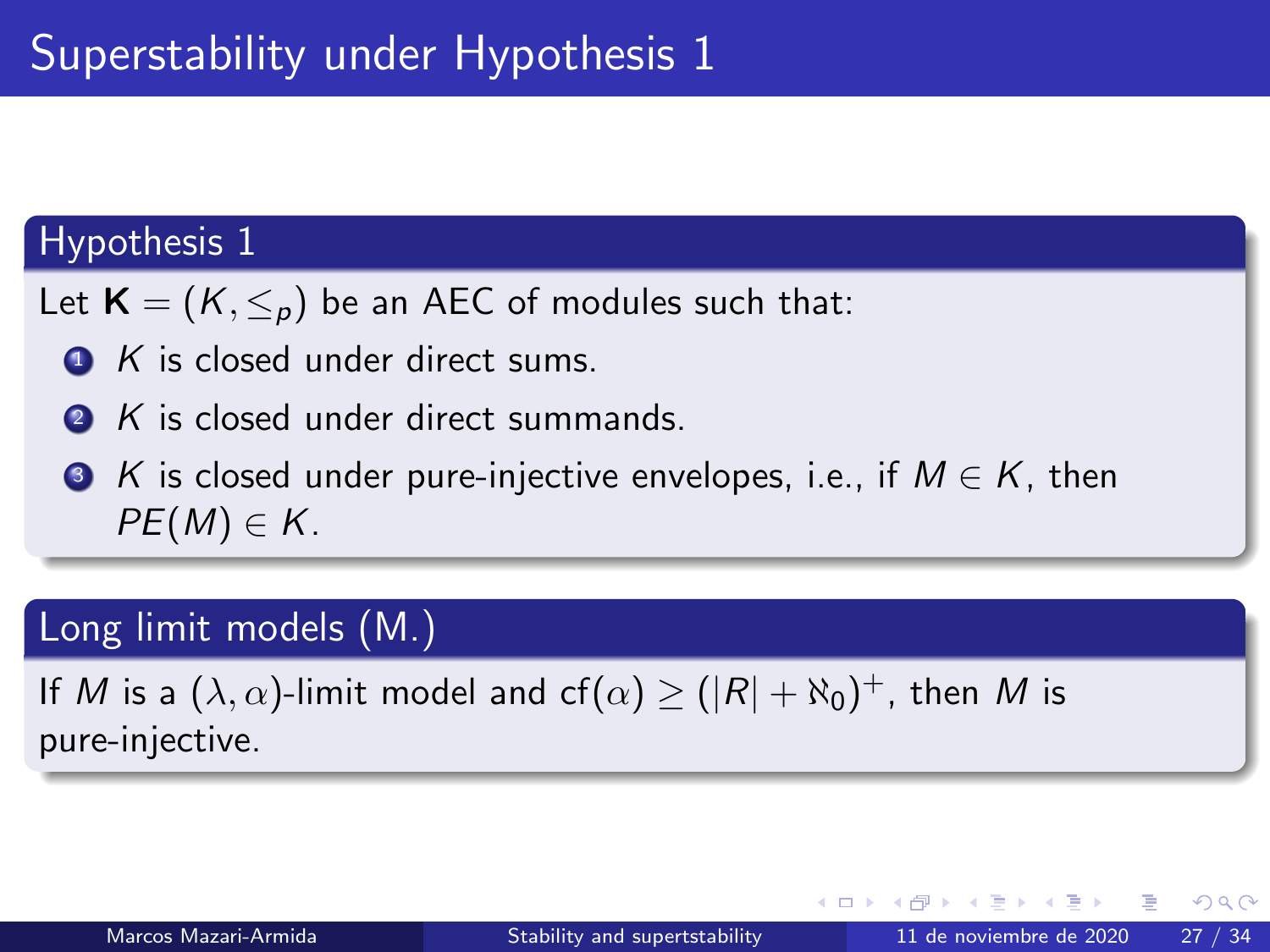#### Very short limit models (M.)

If  $M$  is a  $(\lambda,\omega)$ -limit model and  $N$  is a  $(\lambda,(|R|+\aleph_0)^+)$ -limit model, then M is isomorphic to  $N^{(\aleph_0)}$ .

## Theorem (M.)

The following are equivalent.

- **1 K** is superstable.
- **2** Every limit model in **K** is  $\Sigma$ -pure-injective.
- **3** Every model in **K** is pure-injective.

**•** For every  $\lambda > LS(K)$ , K has uniqueness of limit models of cardinality λ.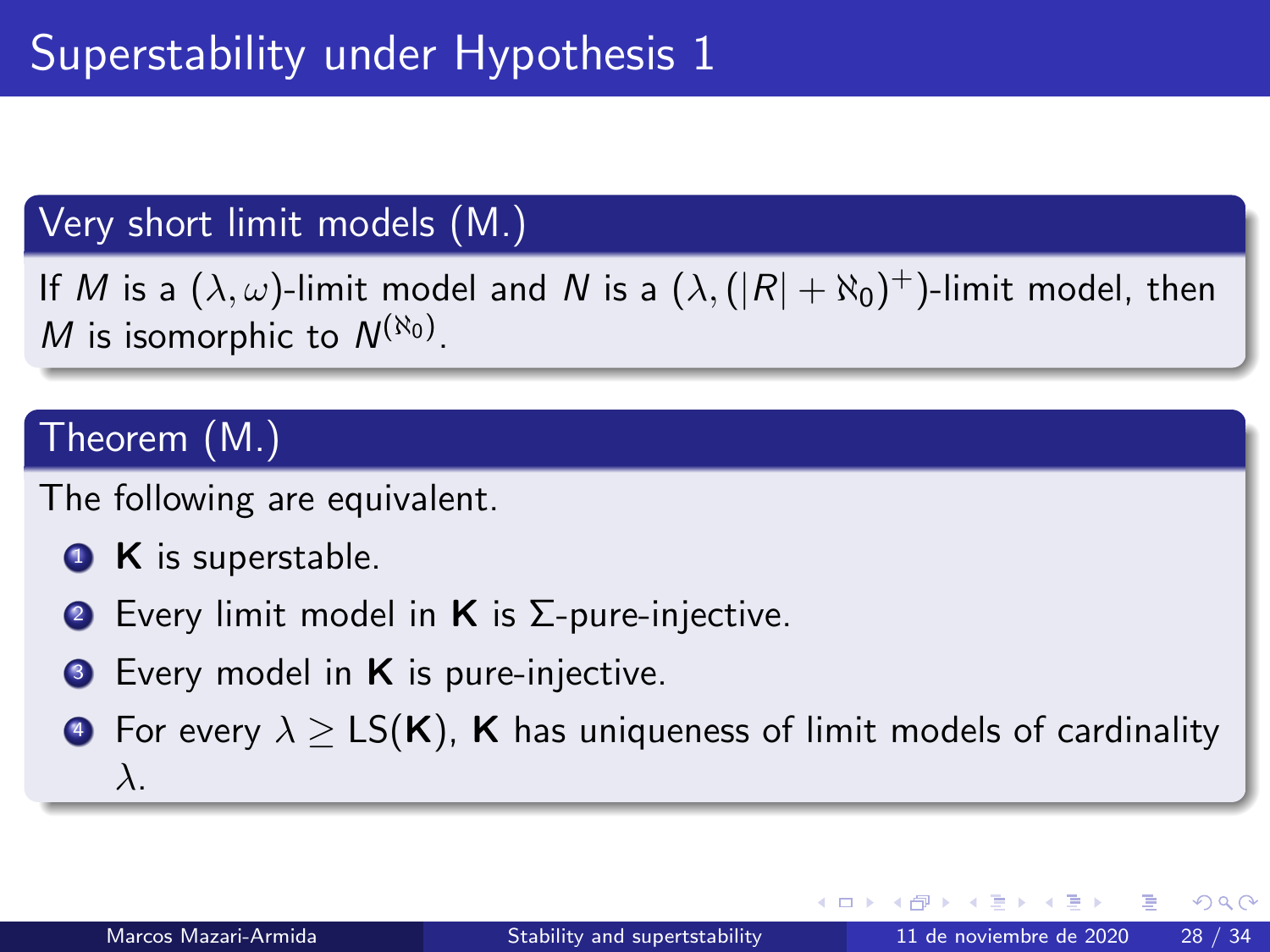Noetherian rings ('22): Every absolutely pure module is injective.

Characterizing noetherian rings (M.)

Let  $R$  be a ring. The following are equivalent.

- $R$  is left noetherian.
- **2** ( $R$ -AbsP,  $\leq_{p}$ ) is superstable.
- **3** (*R*-l-inj,  $\leq_p$ ) is superstable.

More characterizations of noetherian rings(M.)

Let  $R$  be a ring. The following are equivalent.

- $R$  is left noetherian.
- **2** (*R*-Mod,  $\subseteq$ <sub>*R*</sub>) is superstable.

 $\Omega$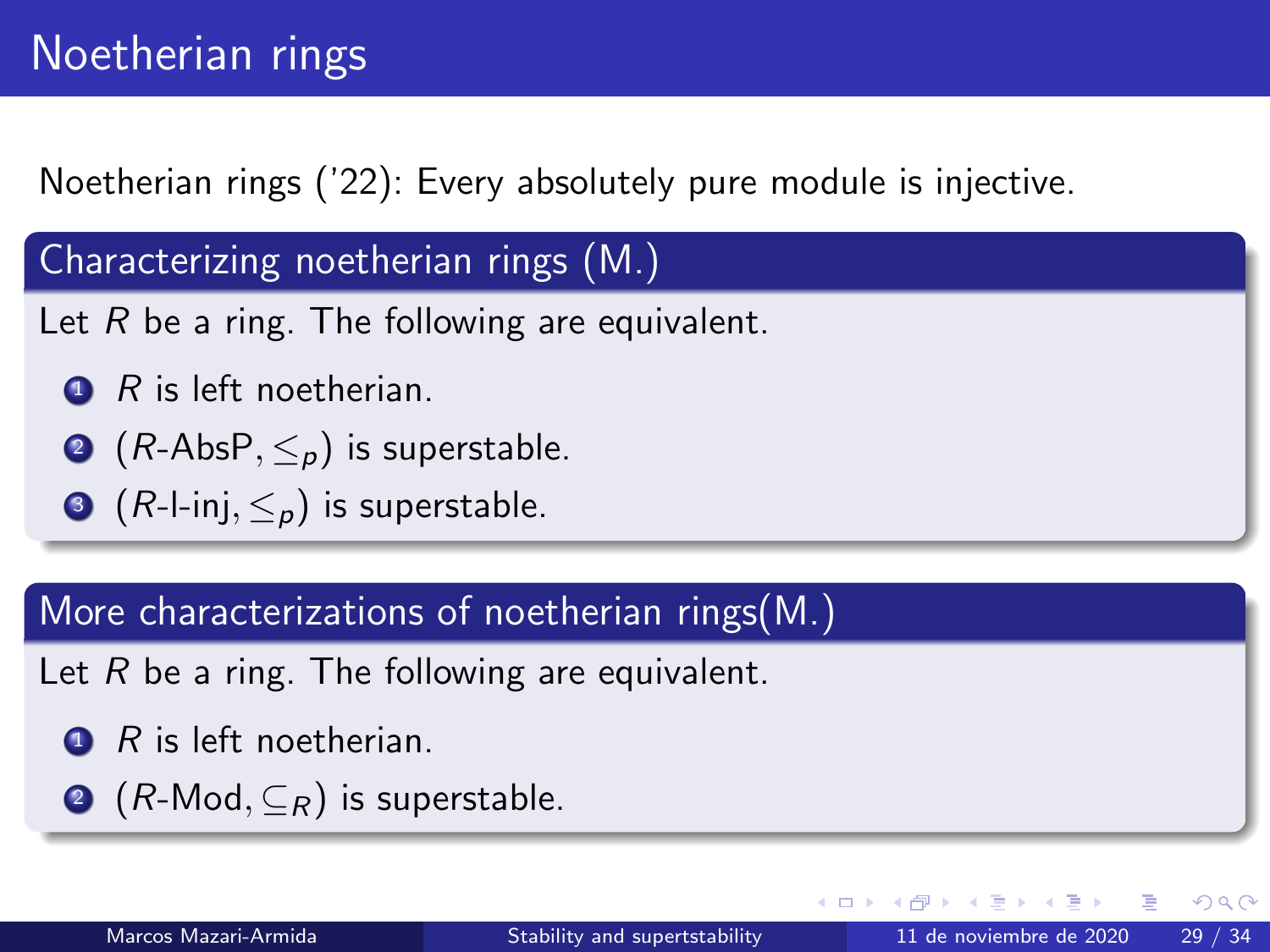# Pure-semisimple rings

Pure-semisimple rings ('77): Every R-module is pure-injective.

Characterizing pure-semisimple rings (M.)

Let  $R$  be a ring. The following are equivalent.

- $\bullet$  R is left pure-semisimple.
- **②**  $(R$ -Mod,  $\leq_p$ ) is superstable.
- **3** (*R*-l-pi,  $\leq_p$ ) is superstable.

## Lemma (M.)

Let  $R$  be a ring. The following are equivalent.

- $\bullet$  R is left pure-semisimple.
- **2** Every AEC of modules, such that K is closed under direct sums and direct summands, is superstable.

4 **ED**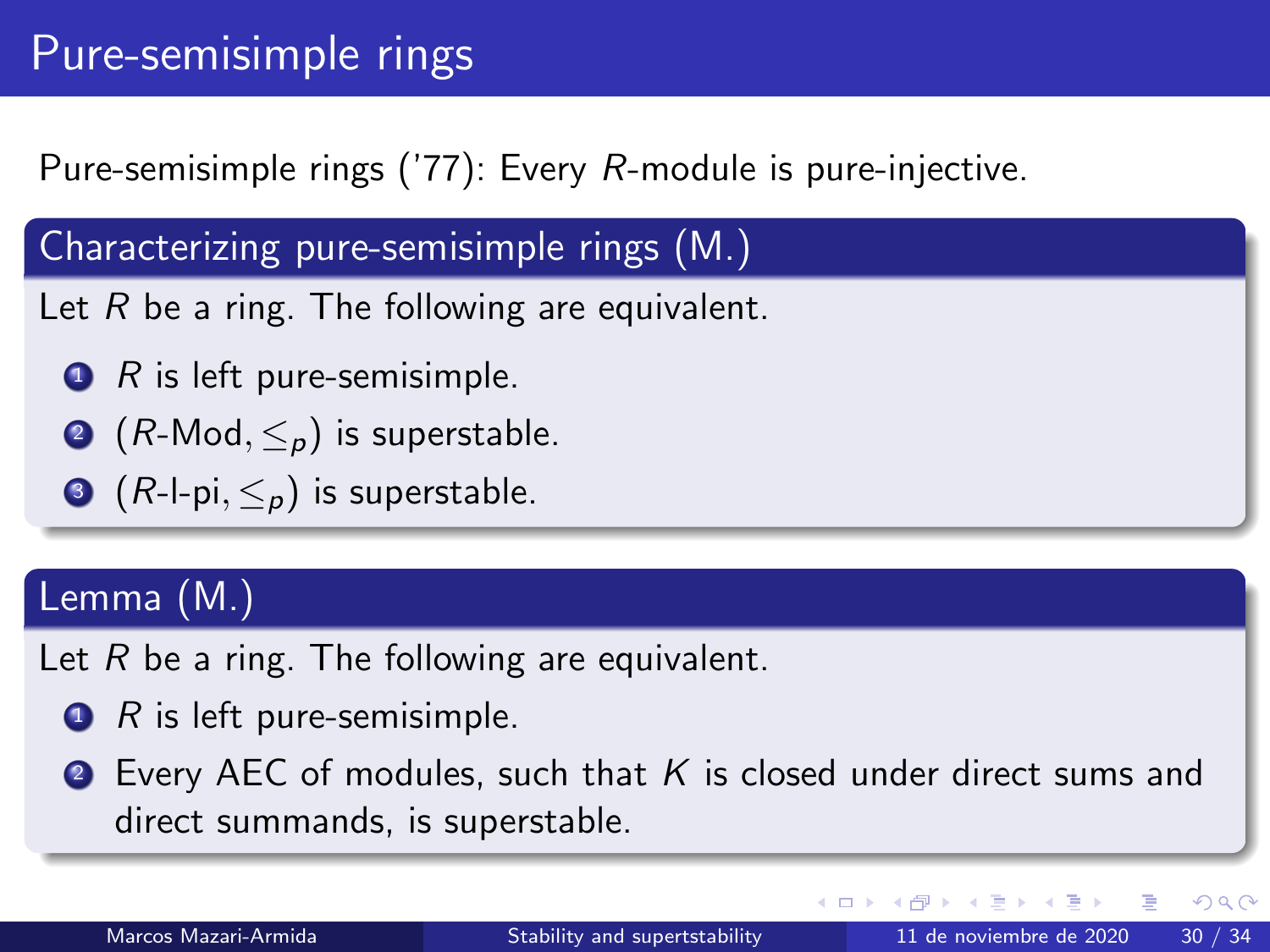#### Hypothesis 2

Let  $\mathbf{K} = (K, \leq_p)$  be an AEC of modules such that:

- $\bullet$  K is closed under direct sums.
- 2 K is closed under pure submodules.
- $\bullet$  K is closed under pure epimorphic images.

#### Characterize the limit models?

For most classes satisfying Hypothesis 2 limit models won't be pure-injective, so what are they?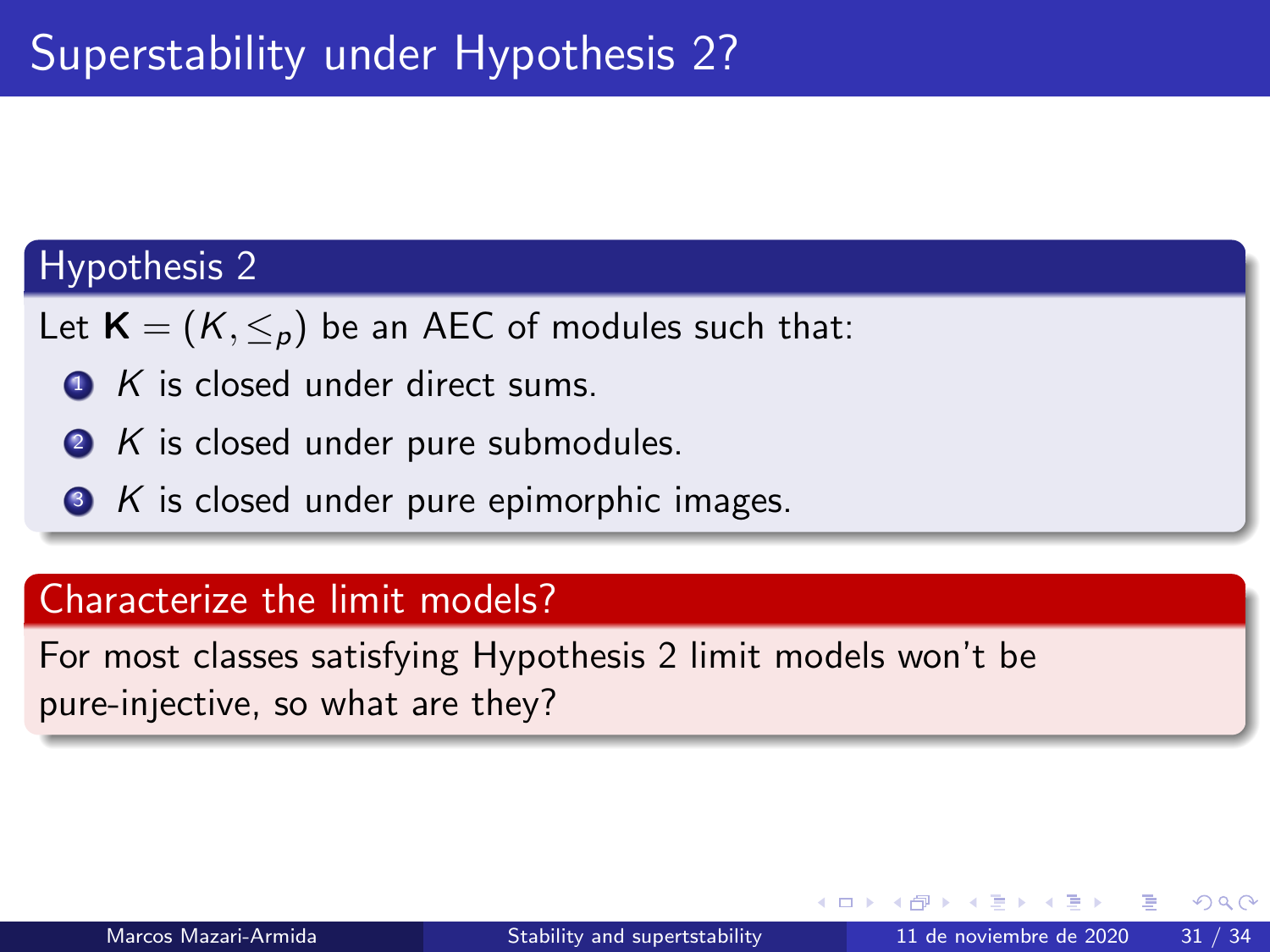## Long limit models (M.)

If  $M$  is a  $(\lambda,\alpha)$ -limit model and  $\mathsf{cf}(\alpha) \geq (|\mathcal{R}| + \aleph_0)^+$ , then  $M$  is cotorsion.

Perfect rings ('60): Every flat module is a projective module.

## Characterizing perfect rings (M.)

For a ring  $R$  the following are equivalent.

- $\bullet$  R is left perfect.
- **2** ( $R$ -Flat,  $\leq_{p}$ ) is superstable.
- **3** Every limit model in  $(R\text{-Flat}, \leq_p)$  is Σ-cotorsion.

 $\Omega$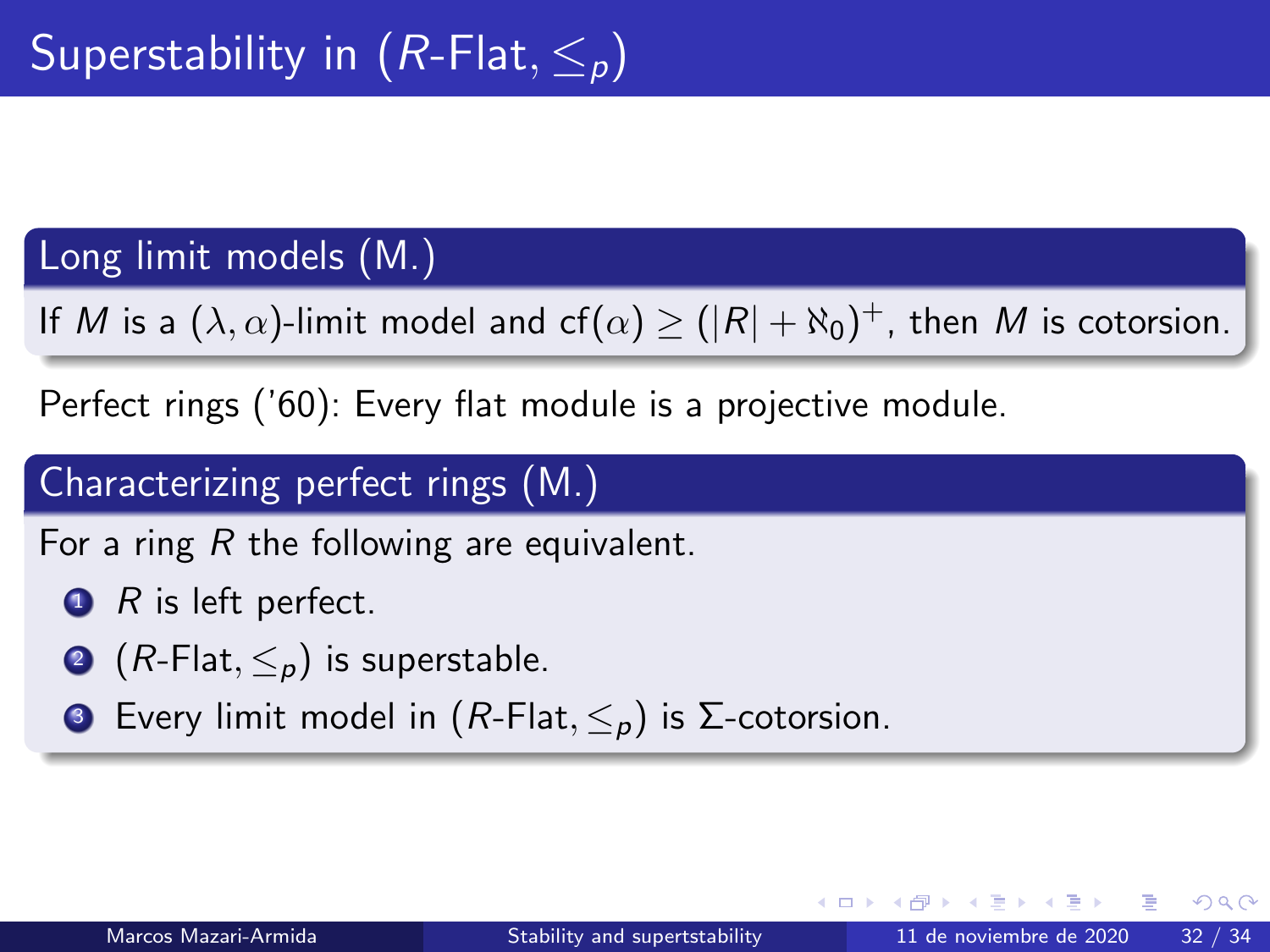- Marcos Mazari-Armida, Some stable non-elementary classes of modules, submitted, 20 pages. URL: https://arxiv.org/abs/2010.02918
- Marcos Mazari-Armida, A model theoretic solution to a problem of László Fuchs, Journal of Algebra  $567$  (2021), 196–209.
- Marcos Mazari-Armida, Superstability, noetherian rings and pure-semisimple rings, Annals of Pure and Applied Logic (2020), 102917 (23 pages). https://doi.org/10.1016/j.apal.2020.102917
- Marcos Mazari-Armida, On superstability in the class of flat modules and perfect rings, Proceedings of AMS, to appear, 14 pages. https://arxiv.org/abs/1910.08389